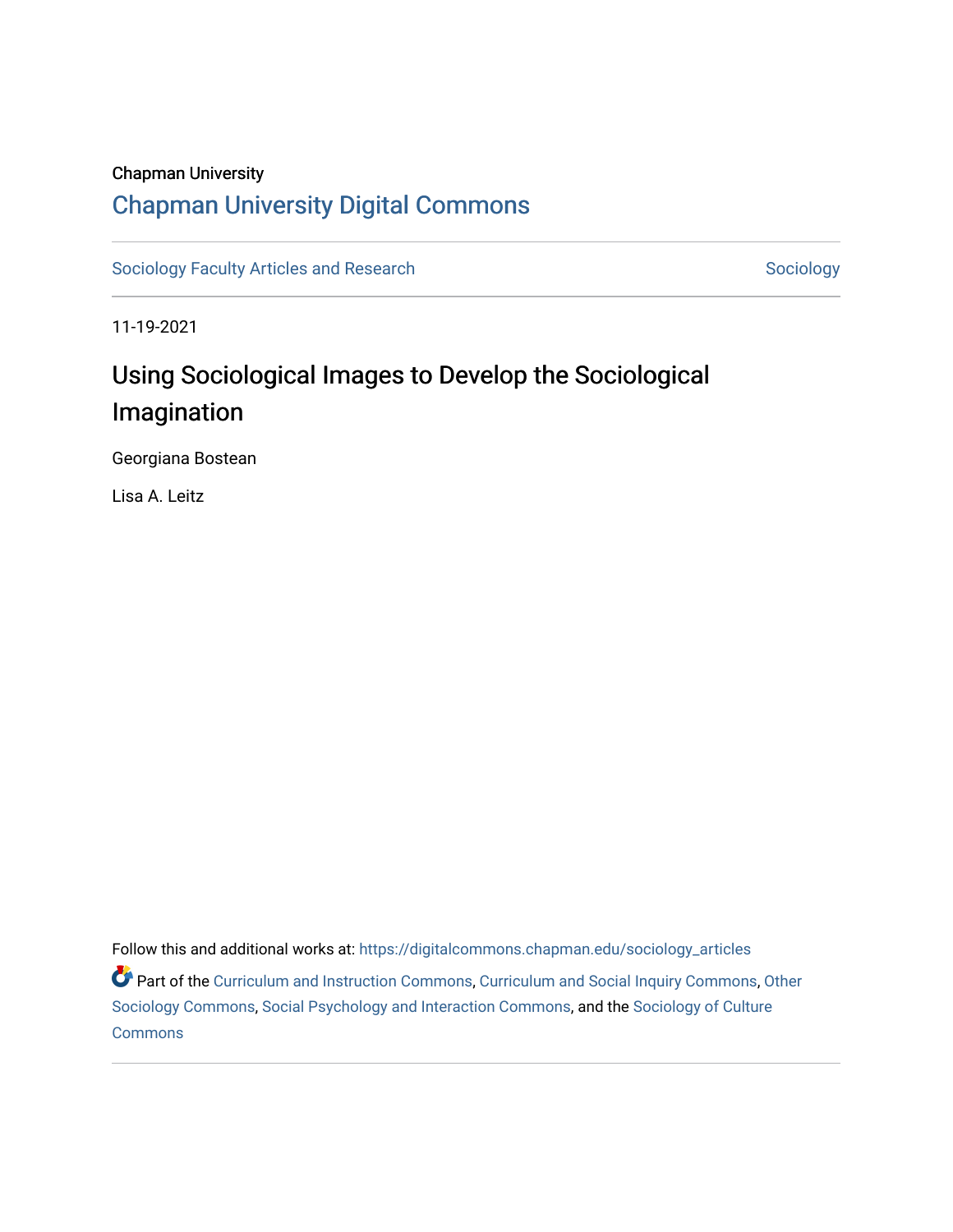# Using Sociological Images to Develop the Sociological Imagination

## **Comments**

This is a pre-copy-editing, author-produced PDF of an article accepted for publication in Teaching Sociology in 2021 following peer review. The definitive publisher-authenticated version is available online at<https://doi.org/10.1177/0092055X211054572>.

Copyright The authors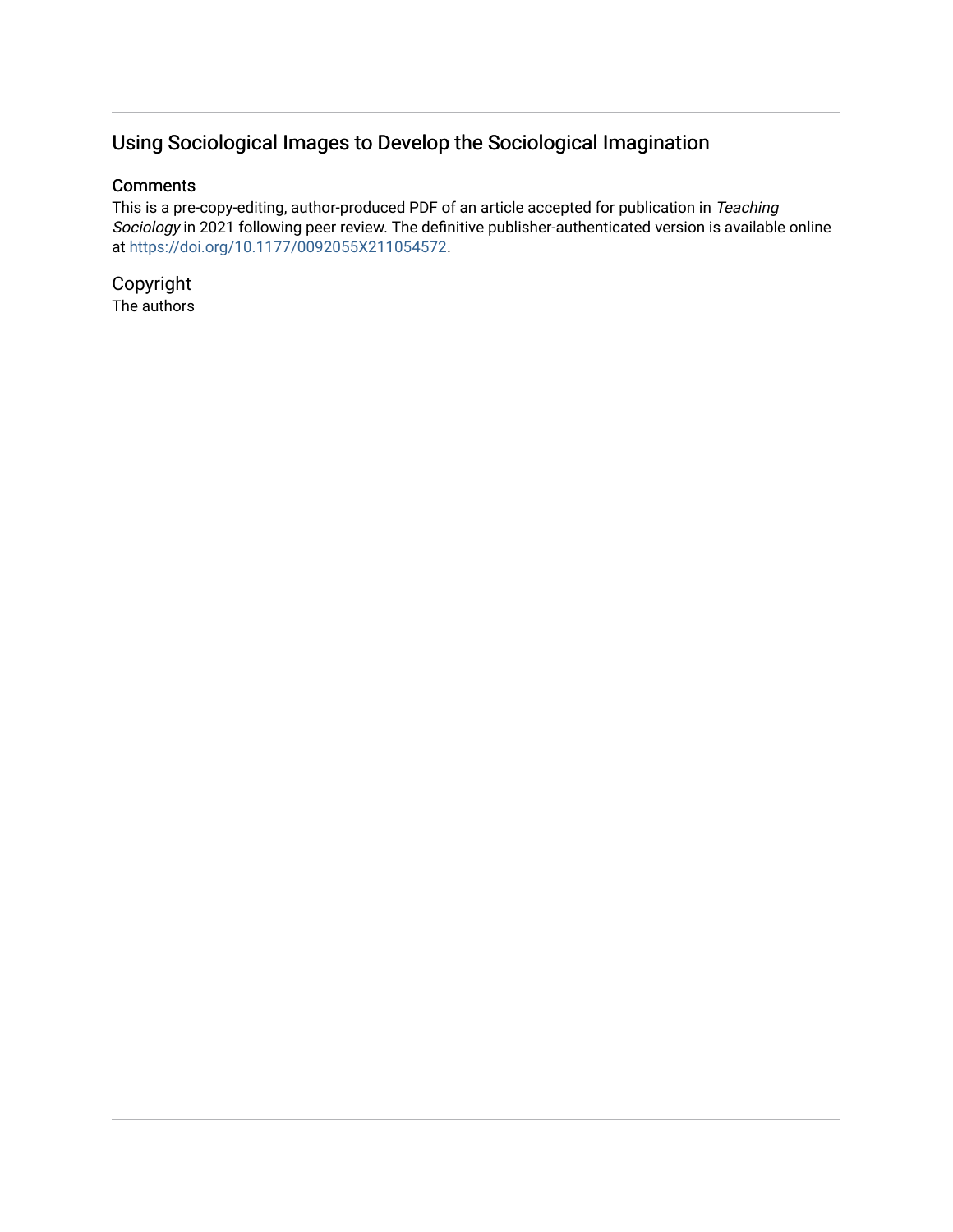Running Head = SOCIOLOGICAL IMAGES

Manuscript ID: TS-17-0036.R3

Using Sociological Images to Develop the Sociological Imagination

Georgiana Bostean

Chapman University

Lisa Leitz

Chapman University

# ACCEPTED FOR PUBLICATION IN *TEACHING SOCIOLOGY*

Corresponding Author

Georgiana Bostean, One University Drive, Orange, CA 92866

Email: gbostean@chapman.edu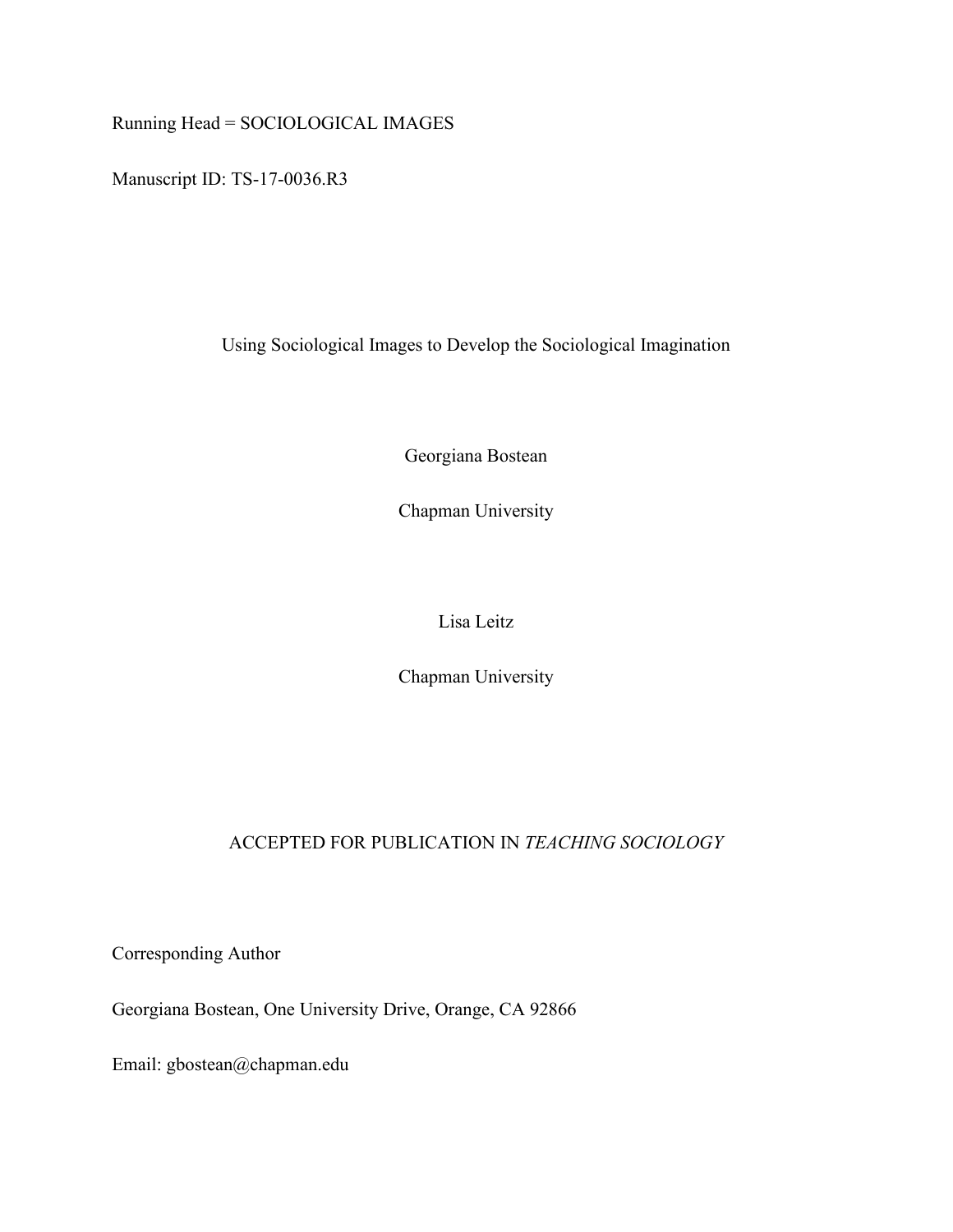#### **Abstract**

We present a two-assignment series that developed students' sociological imaginations and that could be done in a face-to-face or online course. The series used the Sociological Images blog and students' own visual images (e.g., photographs) to meet course learning goals: (1) link sociological theories and concepts to social events/trends, (2) apply these ideas to real life by identifying sociologically relevant images in daily life, and (3) communicate sociological analysis in academic and popular written forms. The use of a blog encourages students to embrace public sociology. We present faculty and student assessment data (pretest from nonequivalent comparisons group) from six lower division sociology classes at a regional university ( $N = 157$ ). Students entered with little a priori ability to examine images using a sociological lens, and students who completed the series successfully applied sociological concepts and theories to critically examine elements of their lives, achieving core sociology disciplinary learning goals.

#### **Keywords**

critical thinking, introductory sociology, learning outcomes, sociological imagination, visual sociology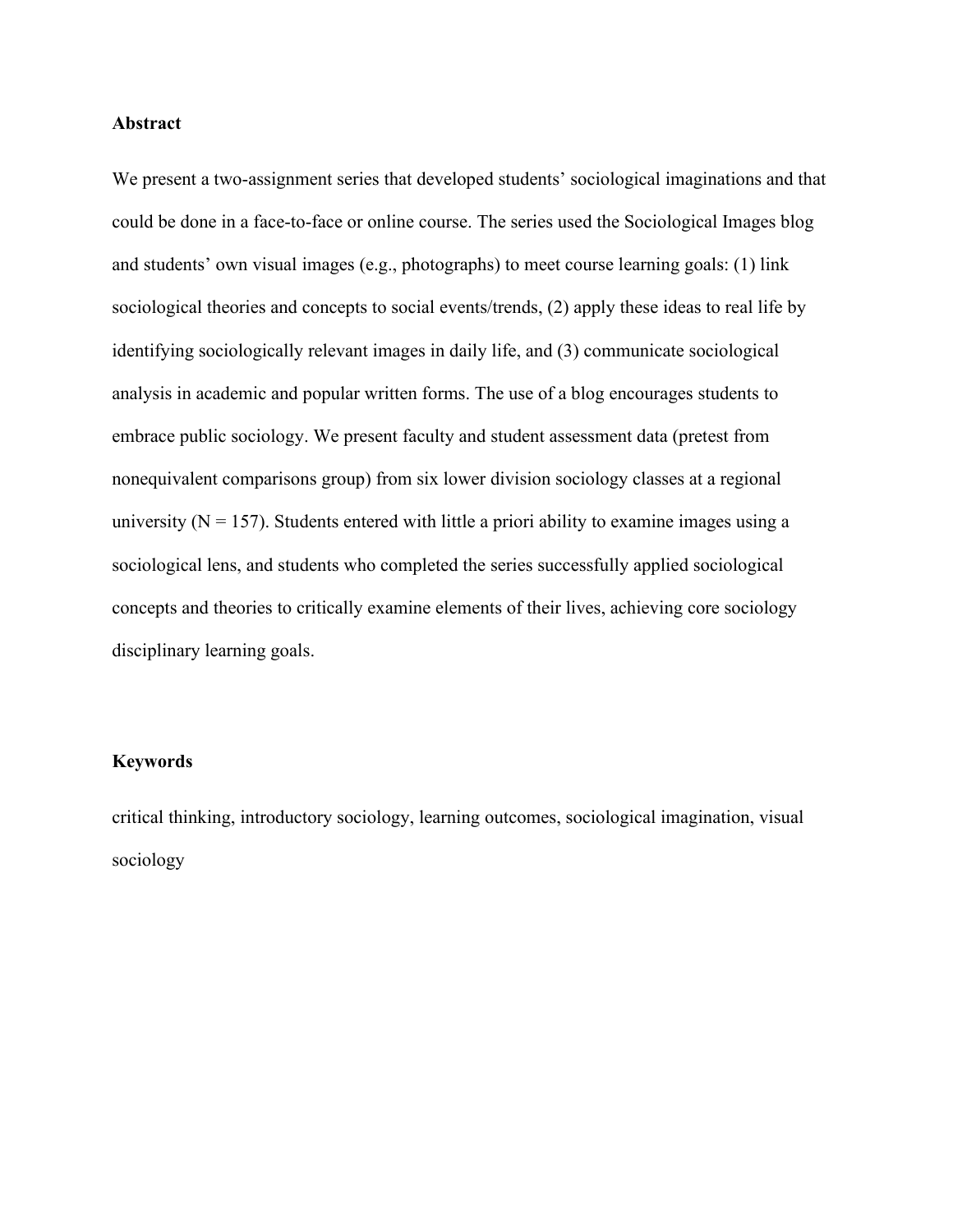Core learning goals of lower division sociology courses include the ability to understand the relevance and reality of structural factors in social life, and to place issues in a larger context (Persell 2010). Achieving these goals requires students to develop their sociological imaginations—the capacity to see the impact of broader social forces on individual lives (Mills 1959). Students tend to perceive things as individual phenomena, and C. Wright Mills' sociological imagination is often among the first sociological perspectives to which students are exposed [\(Ghidina 2019;](#page-31-0) Scanlan and Grauerholz 2009). How to effectively develop students' sociological imagination is an important pedagogical issue, as evidenced by its attention in the scholarship of teaching and learning sociology (Bidwell 1995; Brouillette and Turner 1992; Huisman 2010; Trautner and Borland 2013). However, there are few examples of teaching strategies for to effectively develop students' sociological imaginations or assessing this learning.

In this article, we offer a novel two-part visual sociology assignment series with learning goals related to the sociological imagination and public sociology, along with multiple assessments that demonstrate its effectiveness. We designed this series based on pedagogical literature, particularly situated learning theory and research on active learning (Bonwell and Eison 1991), which suggest that students engage in higher order thinking and learn better when concepts are contextualized and made applicable. This assignment series embeds the sociological imagination into the course (Rogers, Nemeroff, and Caputo 2019), and encourages active learning by using visual media and a blog and allowing students to exercise their sociological analytical skills beyond the classroom and books—actively engaging in, rather than simply reading about sociology. Being based on digital media, the assignment series is particularly useful in the current teaching and learning context, as many courses have shifted online due to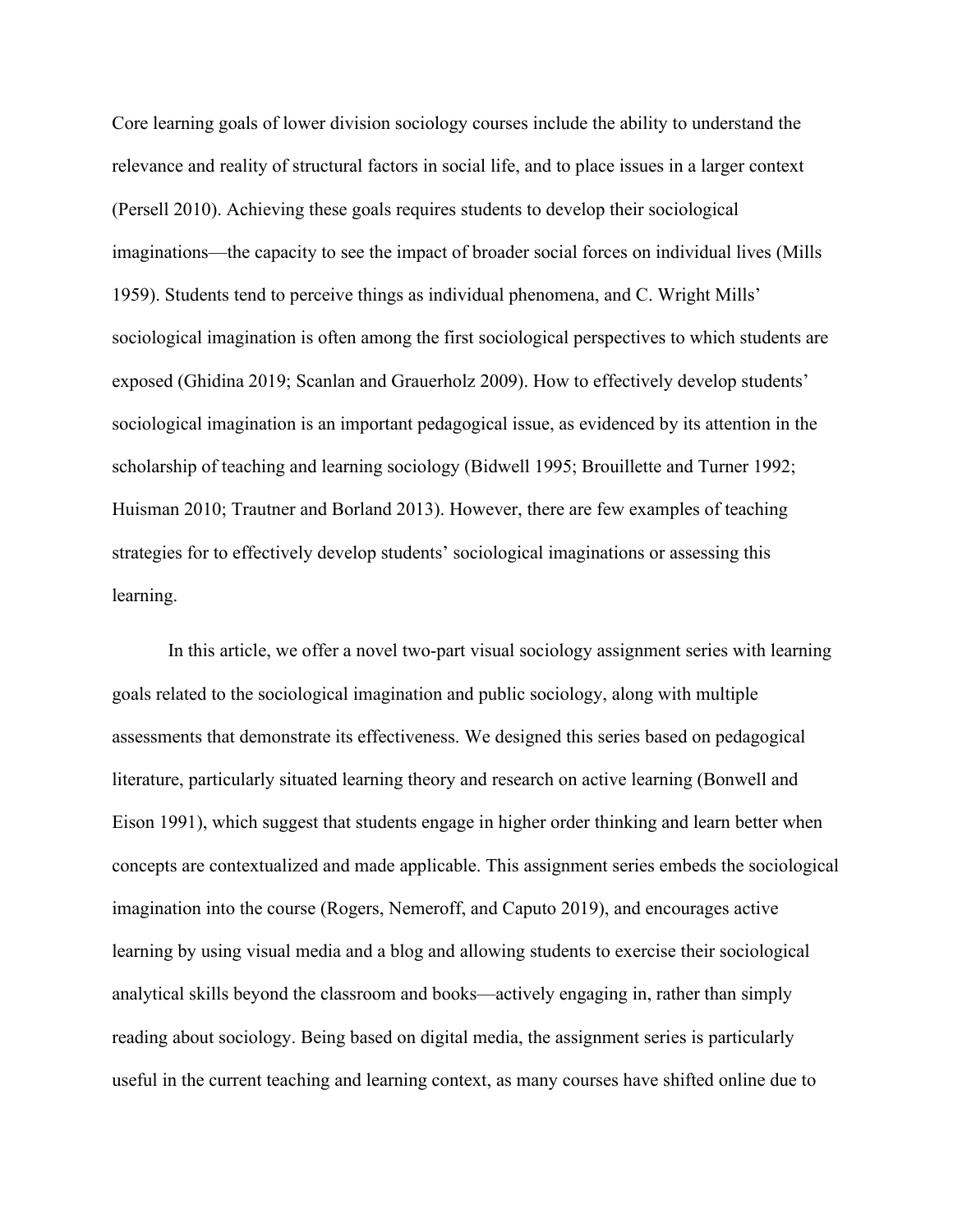the COVID-19 pandemic. Given the simplicity of the assignment with its use of one blog site and use of photos, it is accessible to most students, avoiding the problem of overestimating student knowledge of and access to technology (Gillis and Krull 2020; Kozimor 2020).

The series comprises two complementary assignments, designed based on pedagogical insights from the visual sociology field, scholars' illumination of how to cultivate that thought process through classroom assignments, and Mills' discussion of how to stimulate the sociological imagination. In the first assignment,<sup>1</sup> students critically analyzed and expanded on posts from the Sociological Images website, which is a useful tool for sociology courses (Mayeda 2010; Wade and Sharp 2013). In the second assignment, students found their own images in their daily lives, such as advertisements they encountered, photos from inside a shopping mall or their dormitories, or images from internet or social media sites. The series (described in detail below) was used in six lower division courses ( $N = 157$  students) at a primarily undergraduate institution, and honed over four semesters to best meet learning objectives.

#### *Pedagogical Approach and Contributions*

Our assignment series contributes to the scholarship of teaching and learning in several ways. First, it uses a public sociological blog to introduce students to seeing the world through a sociological lens and allows them to practice sociological writing for a public audience. In doing so, this assignment attempts to address the issue, noted by Hudd (2012), that many sociologists' teaching has not caught up to the social media-immersed world in which our students now live. The writing components allow students to develop their writing skills, both formal and informal, as well as higher-level thinking skills (Massengill 2011). Students with exceptional projects can be encouraged to submit their work to Sociological Images, which is a unique way for students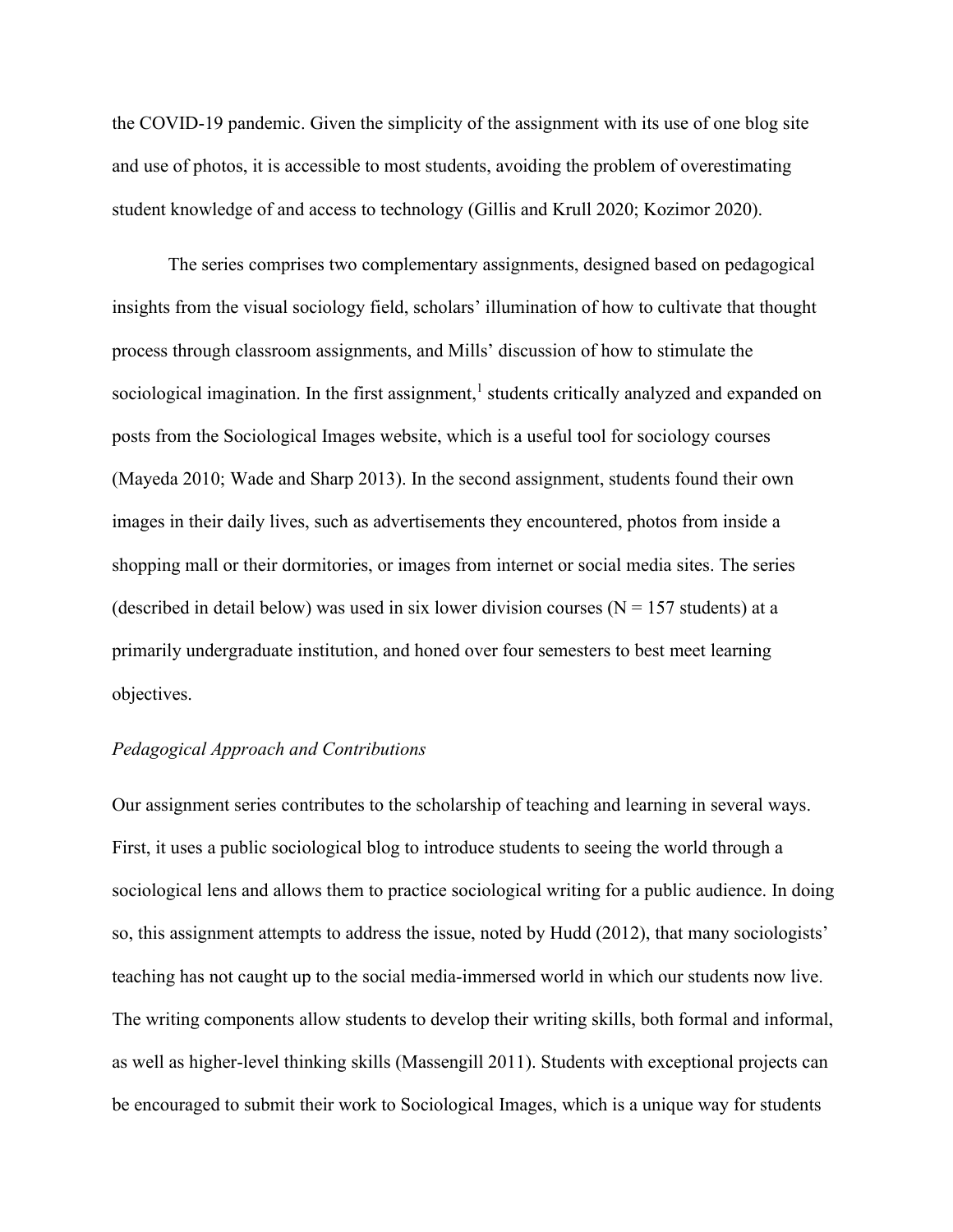to engage in public sociology themselves, something that scholars have noted happens all too rarely (Greenberg, London, and McKay 2019). Few assignments that address Mills' discussion of the sociological imagination foster the skills to write for a public audience.

Second, the project series utilizes a scaffolding approach, with an assignment that first introduces students to sociological analysis, followed by a final project that encourages students to apply sociological knowledge to relevant "images" they discover in their own lives. Instructor expectations increase between the assignments, and the assessments of learning goals and grades demonstrate student learning rather than pre-existing student competency. These elements allow the project series to meet common learning goals of both lower division courses and sociology majors broadly.

Third, by introducing students to social science data collection, we go beyond existing studies that propose assignments to develop the sociological imagination. Similar to other "object-based learning" approaches (Noy and Hancock 2020), the assignment gives students the opportunity to become producers of knowledge by identifying a relevant image on their own and writing a sociological analysis of the image. Although a few images would not be enough for a systematic study, the students are trained to examine the world as observers and to consider it in a scientific manner. This project prepares students for forthcoming sociological courses involving data collection and analysis.

In addition to the contributions of the project series itself, this article provides assessment data that goes beyond the no-comparisons-group design which dominates the literature. To assess learning resulting from the project, we present both instructor evaluation of learning goal fulfillment and grades, along with student impressions in our systematic assessment of the series' learning outcomes. We also provide pretest data related to our learning goals using a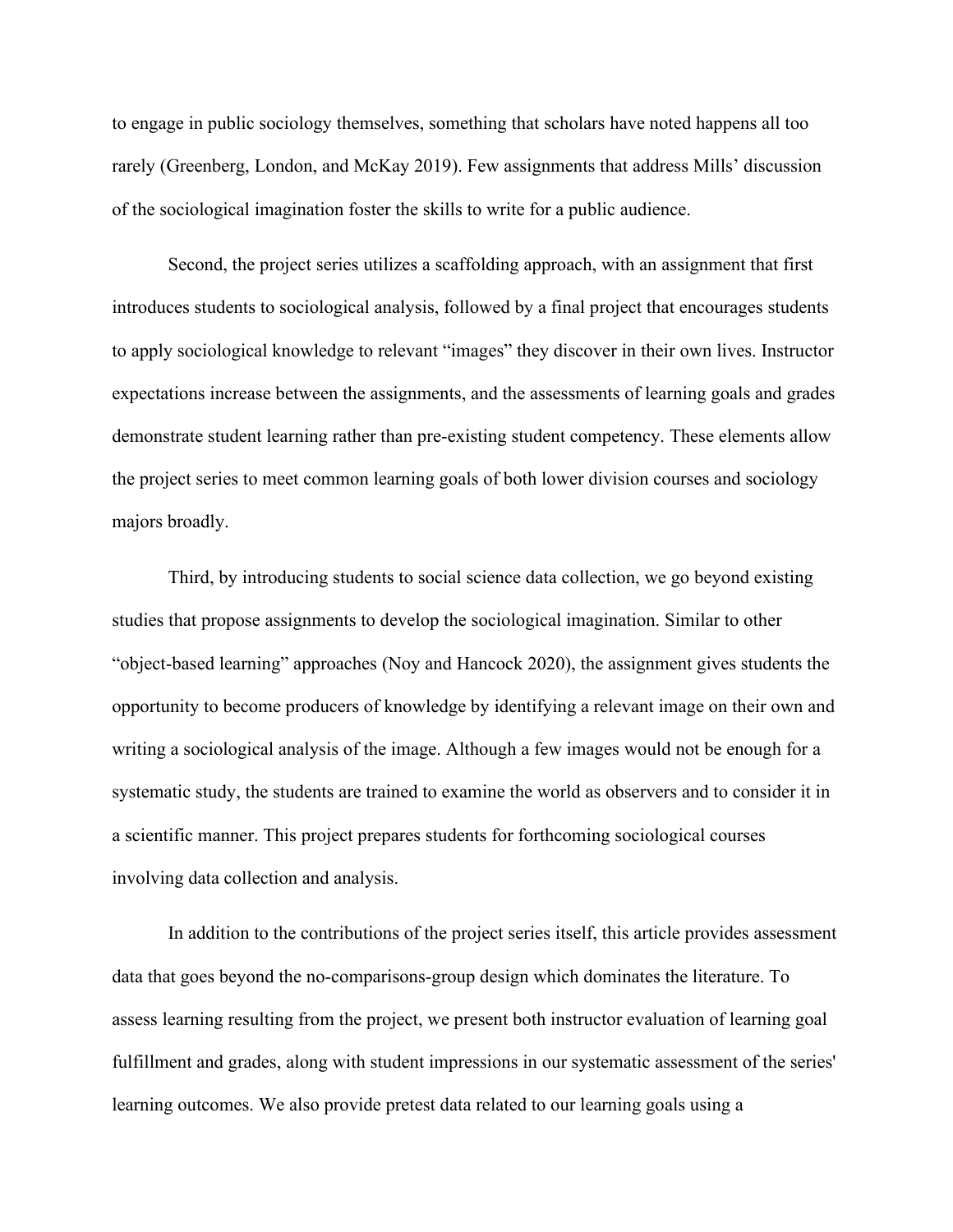nonequivalent-comparison-groups design—information which relatively few studies provide (Sweet and Cardwell 2016)—which provided evidence that very few students have the ability to apply the sociological imagination to analyze images early on in introductory sociology courses. By contrast, following the use of the assignment, the majority of students developed the ability to apply a sociological imagination in analysis.

We begin by reviewing literature that led to the development of this assignment series, and which led us to hypothesize that this assignment series would foster students' sociological imagination. Next, we describe the assignment series and our research methods. We then systematically, for each learning goal, assess the effectiveness of the project, providing examples of student work, instructor and student feedback, and student grades. Finally, we discuss how the series can be tailored for a variety of sociology courses, and potential improvements for the series.

#### BACKGROUND

#### *Sociology Learning Goals and the Sociological Imagination*

At the heart of teaching sociology is an interest in expanding the sociological imagination. According to a report by the American Sociological Association (ASA) Task Force on the Undergraduate Major, one of the learning goals for the sociology major is the development of students' sociological imagination, which involves learning and applying sociological principles and concepts to one's own life (McKinney et al. 2004). Another learning goal is developing students' capability to determine "how societal and structural factors influence individual behavior and the self's development" (McKinney et al. 2004:52). Updating this work for the ASA, Pike et al. (2017) suggest that departments utilize the Sociological Literacy Framework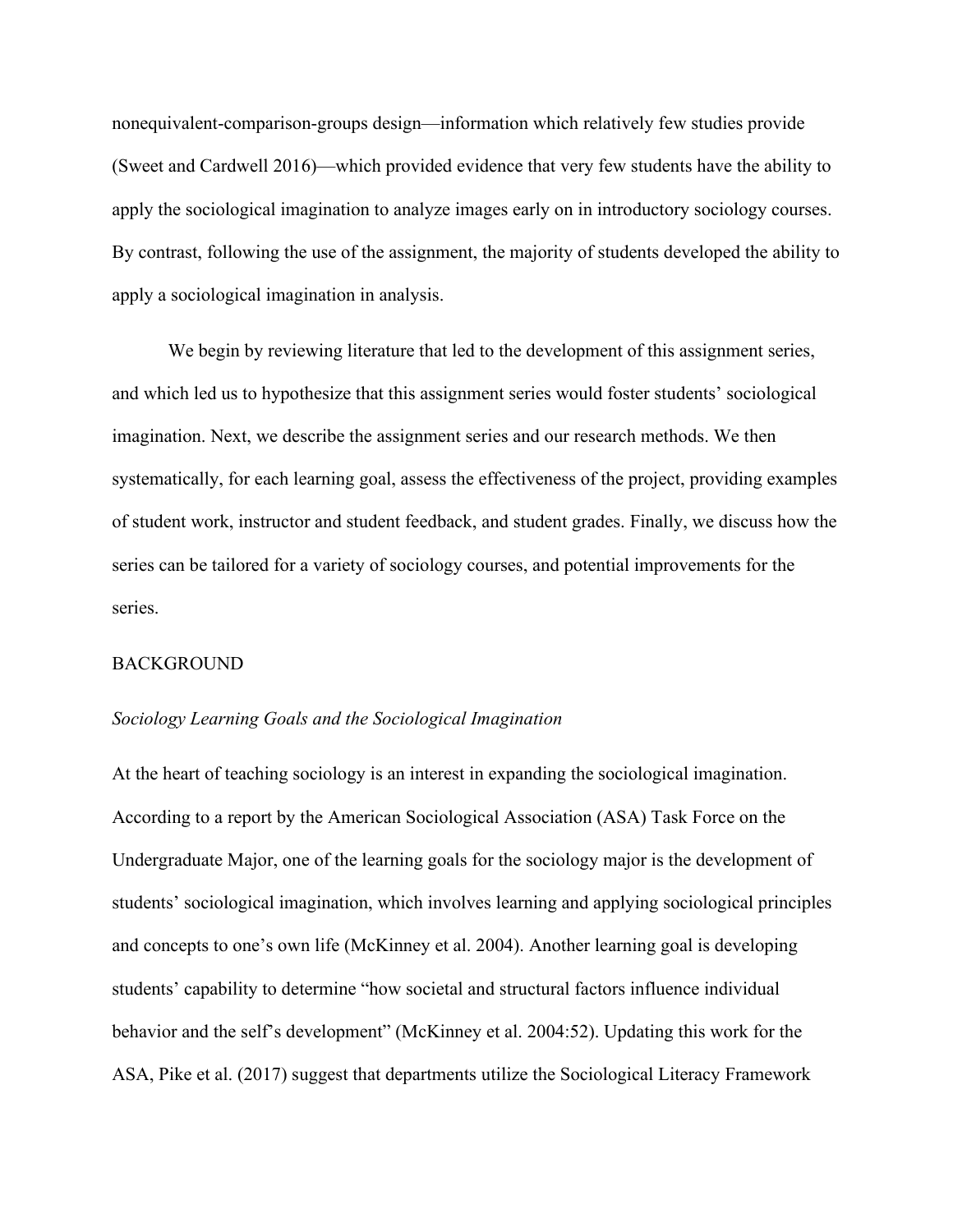(Ferguson and Carbonaro 2016), which suggests a key competency within sociology is applying the sociological imagination. Additionally, it encourages introducing the following concepts in introductory courses: the sociological eye (related to the sociological imagination), social structure, socialization, stratification, and social change/reproduction (Ferguson and Carbonaro 2016; Pike et al. 2017). For introductory sociology courses, the top two learning goals as rated by leaders in the field are: (1) To show the relevance and reality of structural factors in social life; and, (2) To place an issue in a larger context (Persell 2010).

The assignment series presented here is designed for courses at the beginning of the sociology major to meet three central learning goals: (1) associate sociological concepts with current social trends, (2) relate these ideas to students' daily lives, and (3) apply sociological analysis in a publicly available format. These learning goals align closely with C. Wright Mills' description of the sociological imagination, which he noted can be cultivated, but "seldom occurs without a great deal of often routine work," (Mills 1959:7) and which must not remain in the realm of "abstract empiricism." Sociologists agree that developing an understanding of "biography in history," or the ability to see the impact of broad social and historical forces on one's own life, is central to sociological learning, making this a focus of much of sociologists' pedagogical literature due the difficulty in achieving this goal. Sociology instructors must find effective ways of achieving sociology learning goals. This assignment series, by using digital and visual tools and specifically a public blog, is an innovative way to do so.

#### *Visual Sociology: Using Sociological Images to Develop the Sociological Imagination*

The use of visual and social media, which is increasing and widespread among young adults, with 90 percent having used social media in 2015 (Perrin 2015). This provides an opportunity to leverage students' familiarity with digital media to help students develop a pattern of critically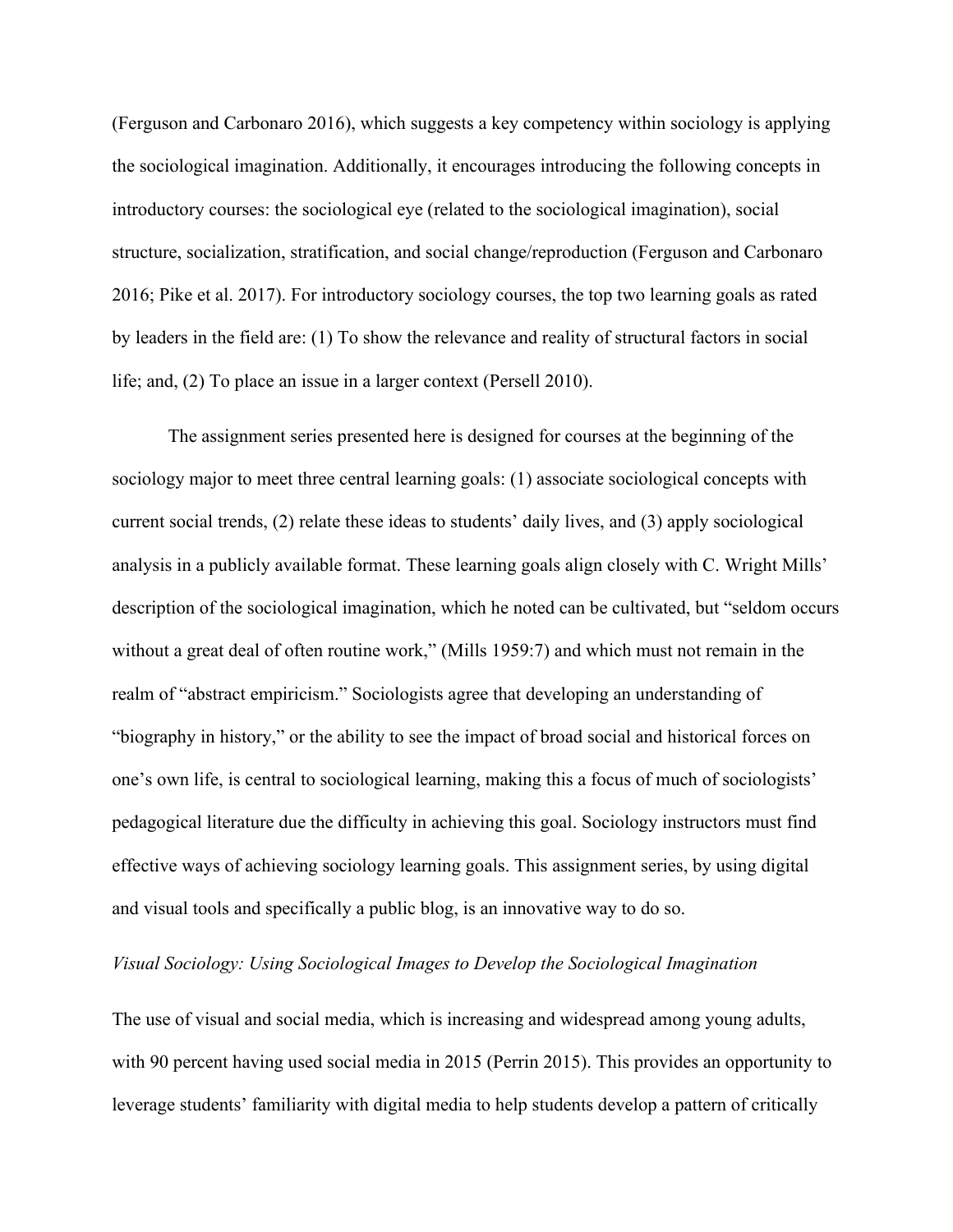analyzing the social world in which they are frequently engaged. An increasing body of research supports the effectiveness of digital and visual media in sociological teaching and learning. Recent studies evidence that photo essays and blogs are effective teaching tools for engaging students (Andrist et al. 2014; Hoffmann and Hoffman 2006; Sargent and Corse 2013). For instance, students find sociology more relevant when it connects to their own lives and experiences; approaches include using photography to document their everyday lives (Mount 2018), analyzing current events and news using popular media (Stout, Earnhart, and Nagi 2020), and using podcasts (Prince 2020) and other media including YouTube (Belet 2017). These approaches also develop and improve their critical thinking skills (Eisen 2012; Grauerholz and Settembrino 2016; Malcom 2006; Unnithan and Scheuble 1983). Moreover, digital and visual media engages students who have dramatically different learning styles (Pritchard 2013). Scholars have also found blogs to be a useful teaching tool (Davies and Merchant 2009; Pearson 2010), particularly for millennials (Zickuhr 2010). The usefulness of blogs and other social media stems not only from student familiarity, but derives from educational research that point to the importance of context and applicability of concepts, as situated learning theory posits (Lave 1991; McLellan 1996). The use of blogs in this assignment thus encourages "everyday cognition by anchoring knowledge and skill in realistic contexts" (Choi and Hannafin 1995).

The integration of visual sociology with the sociology of teaching and learning has demonstrated the importance of using visuals to communicate information and assist students with applying course materials to their daily lives (Whitley 2013), and such connections to daily life and personal experience enhances the sociological imagination (Mattson 2021). Using visual media is an effective way engage students in courses, with high positive feedback from students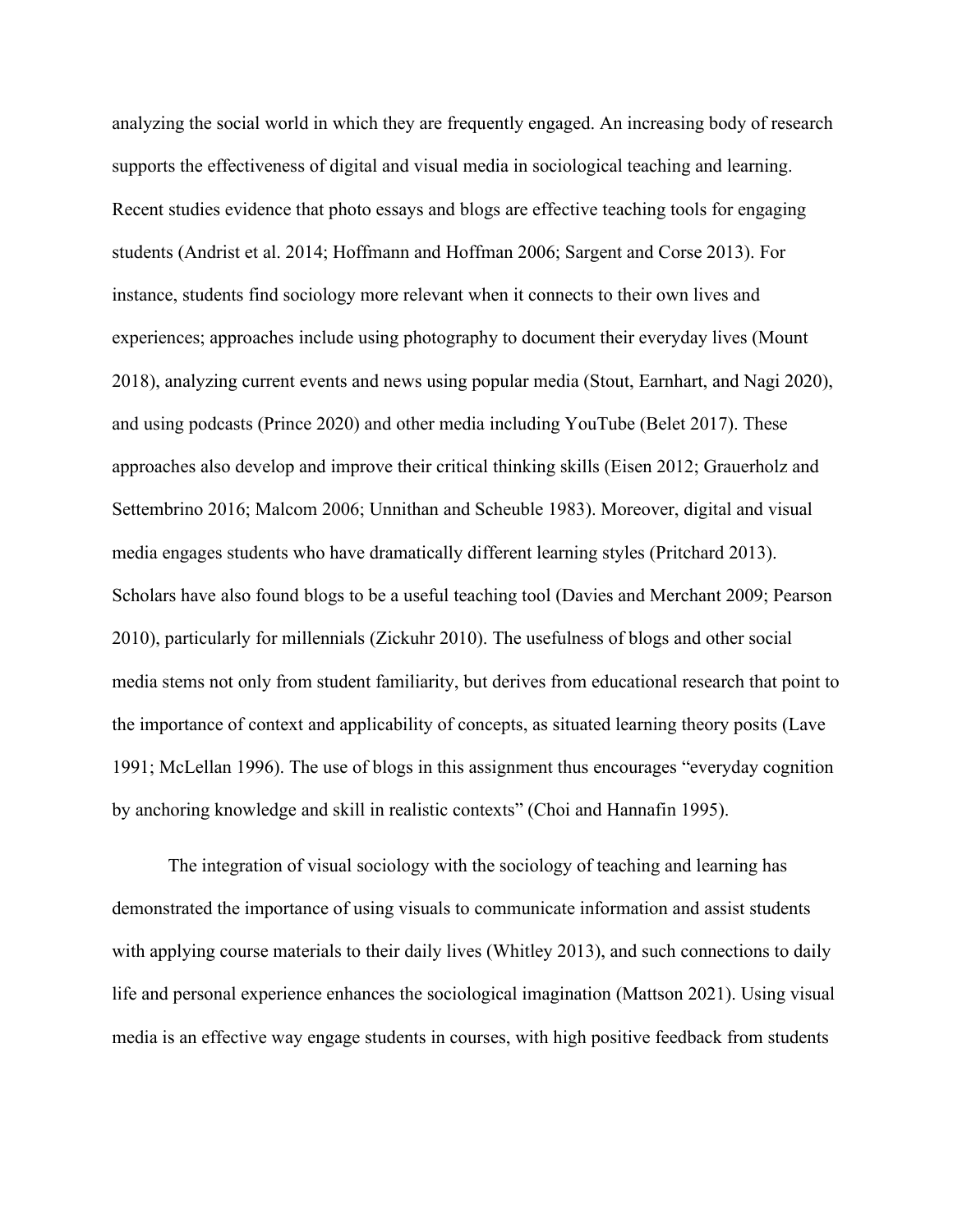(Whitley 2013). The Sociological Images blog is a visual web medium that can be a useful teaching tool (McCormack 2011).

Developed by sociologist Lisa Wade of Occidental College, Sociological Images is a blog "presenting brief discussions of compelling and timely imagery that span the breadth of sociological inquiry," (Wade 2015). Anyone may submit images (such as those of advertisements, products, news coverage, music videos, etc.) for inclusion. The blog moderator and guest bloggers write the analysis of images. Posts stimulate the sociological imagination by evoking questions about the distinction between personal troubles and public issues (one of the core learning goals of sociology courses) (McCormack 2011). For instance, a recent post problematizes the presentation of a statistic about terrorism recruitment by state in a news article. The author discusses how it is an example of fear-mongering, exaggerating the incidence of terror recruitment by showing a rate when the actual number of cases is very small (Stewart 2018). The Sociological Images website is a forum for sociological discourse, engaging the public as well as academics from various disciplines. The blog is written in an accessible manner, making it ideal for introductory and lower division courses. Instructors can use the website to introduce sociological concepts through visuals and to stimulate discussion of those concepts. Because of its widespread use and supporting research on effectiveness and interdisciplinary and public engagement, we use this tool in our assignment series to cultivate the sociological imagination.

#### *Assignment SERIES Learning Goals and Description*

The learning goals for this assignment series were to help students develop their sociological imagination through: (1) Applying sociological concepts and theories to real-world events and issues; (2) Seeing sociologically in their own daily lives to distinguish between individual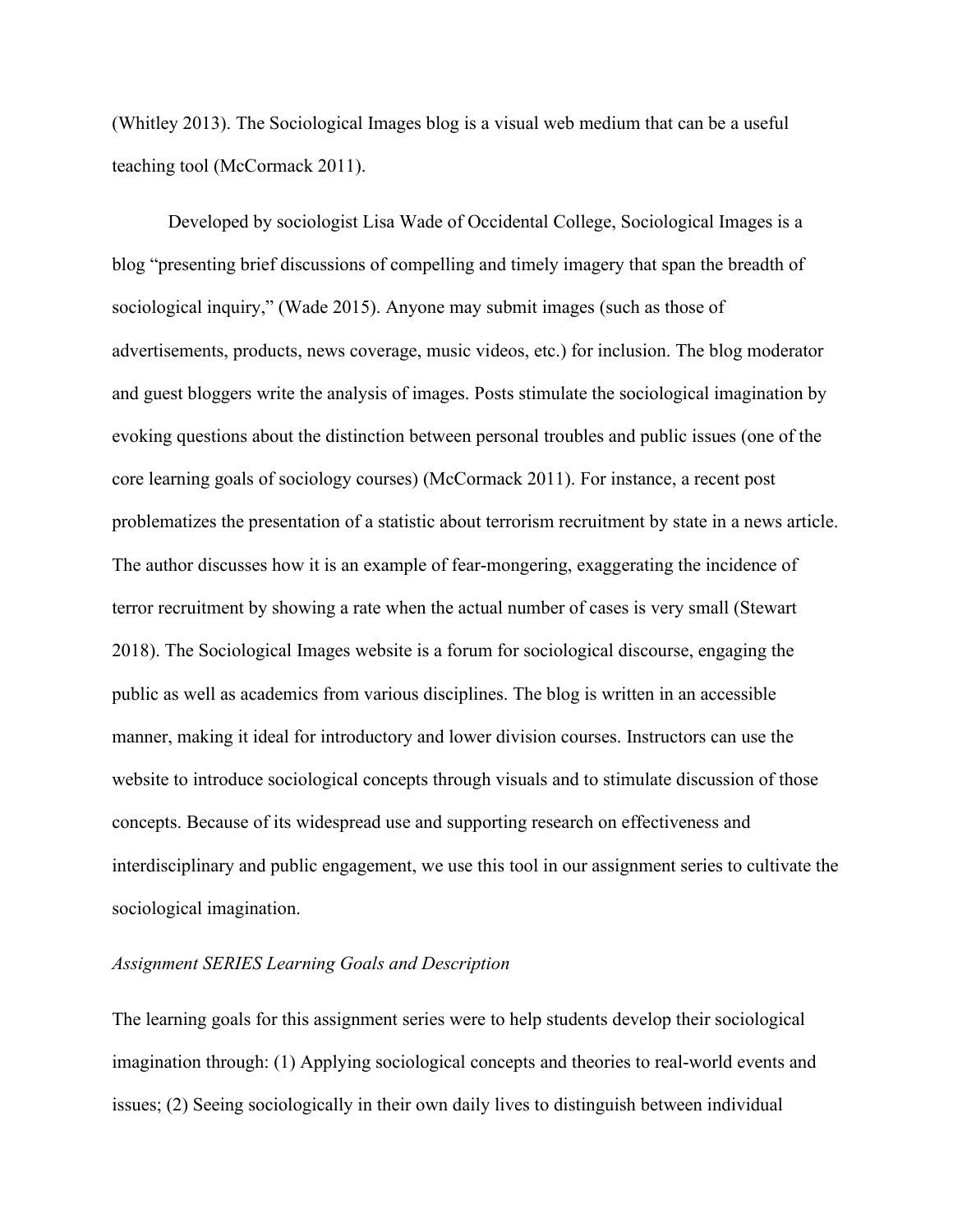troubles and public issues; and (3) Communicating these ideas using both formal written sociological analysis and a popular media format (blog). By using two assignments, we can demonstrate increased student learning that develops from practice and instructor feedback.

The series consisted of: (1) an assignment in which students selected 3 blog posts from the Sociological Images website and expanded on the commentary presented on the blog site, incorporating discussion of sociological concepts and theories learned in our course;<sup>1</sup> and, (2) a final project in which students found three of their own "sociological images," preferably photos taken in their daily lives, and analyzed them using sociological perspectives, theories, and concepts.

The assignment exposed students to existing sociological analysis of images from the Sociological Images website and allowed them to expand on the authors' blogs through discussion of course material. Students were asked to select three blog posts from the Sociological Images website and write an essay in which they provided a concise summary of the blog post, as well as their own expanded analysis of the images. This allowed them to both see how others write from a sociological perspective for a public audience, and also to expand on others' commentary drawing on their knowledge of sociological concepts and theory gained in the course.

The final project built upon the assignment by allowing students to exercise their own imaginations by finding images in their daily lives and writing a sociological analysis of the images in two formats: blog and academic essay. Students could select images from a plethora of sources; examples included ads in magazines (either screenshot online or photo of print), commercials, news video clips, and fliers on campus. The types of images students could use was intentionally left broad in the final project guidelines so that students could use their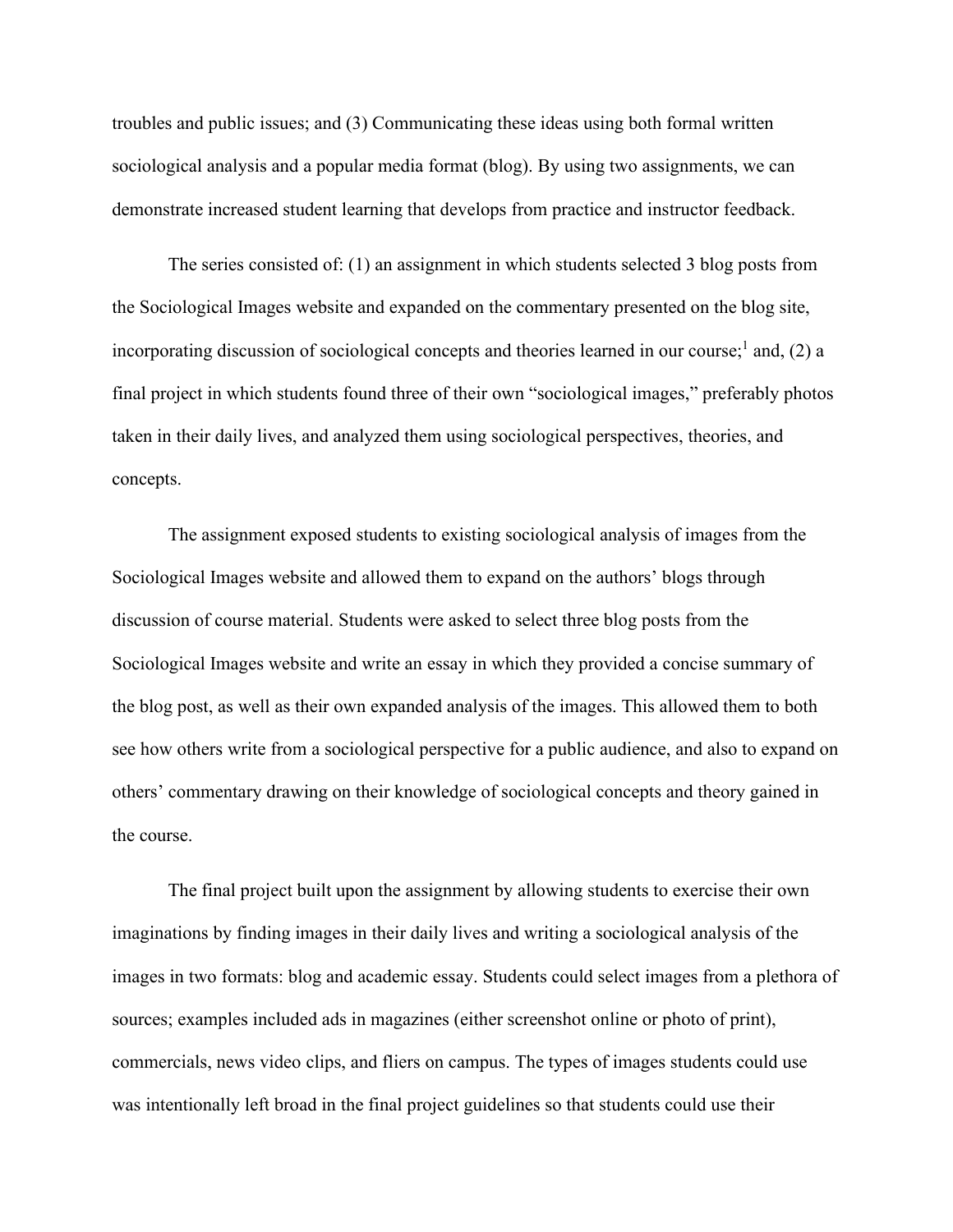sociological eye in their daily life. For example, one student included a photo of a video game he played, another took a photo of a billboard near campus, and others used screenshots of images on Instagram or other social media sites. In the blog portion of the assignment, students were asked to write a concise piece in which they analyzed the image using major sociological concepts. In the academic essay, students went further in-depth in their discussion of the images, incorporating various sociological theoretical perspectives, drawing links between sociological concepts and theories, and incorporating discussion of other course material (e.g., activities, videos, readings). Students were given the assignment guidelines (see Appendices) and rubric at least two weeks before the assignment and final project were due.

The project series was situated within broader course learning tools, including the use of traditional lecture with Powerpoint; internet examples and videos from the Sociological Images website and other sources; in-class discussion; and, numerous interactive class activities. In the weeks prior to the introduction of the first assignment, the Sociological Images website was used in the class discussions on a weekly basis to introduce and familiarize students with the website, blog style writing, and sociological analysis of "images" drawn from daily life.

#### RESEARCH METHODS

The assignment series was tested at a private regional university in the western United States, in six lower division sociology classes, ranging in size from 22 to 34 students, during the fall semesters of three consecutive academic years (2013-2016). The average undergraduate enrollment at the university is between 6,000 and 6,500 students per year. The undergraduate population is predominantly non-Hispanic White (53 percent), followed by Hispanic (15 percent), and Asian (11 percent); approximately 85 percent of students receive financial aid. The series was introduced in two lower division courses, Introduction to Sociology and Social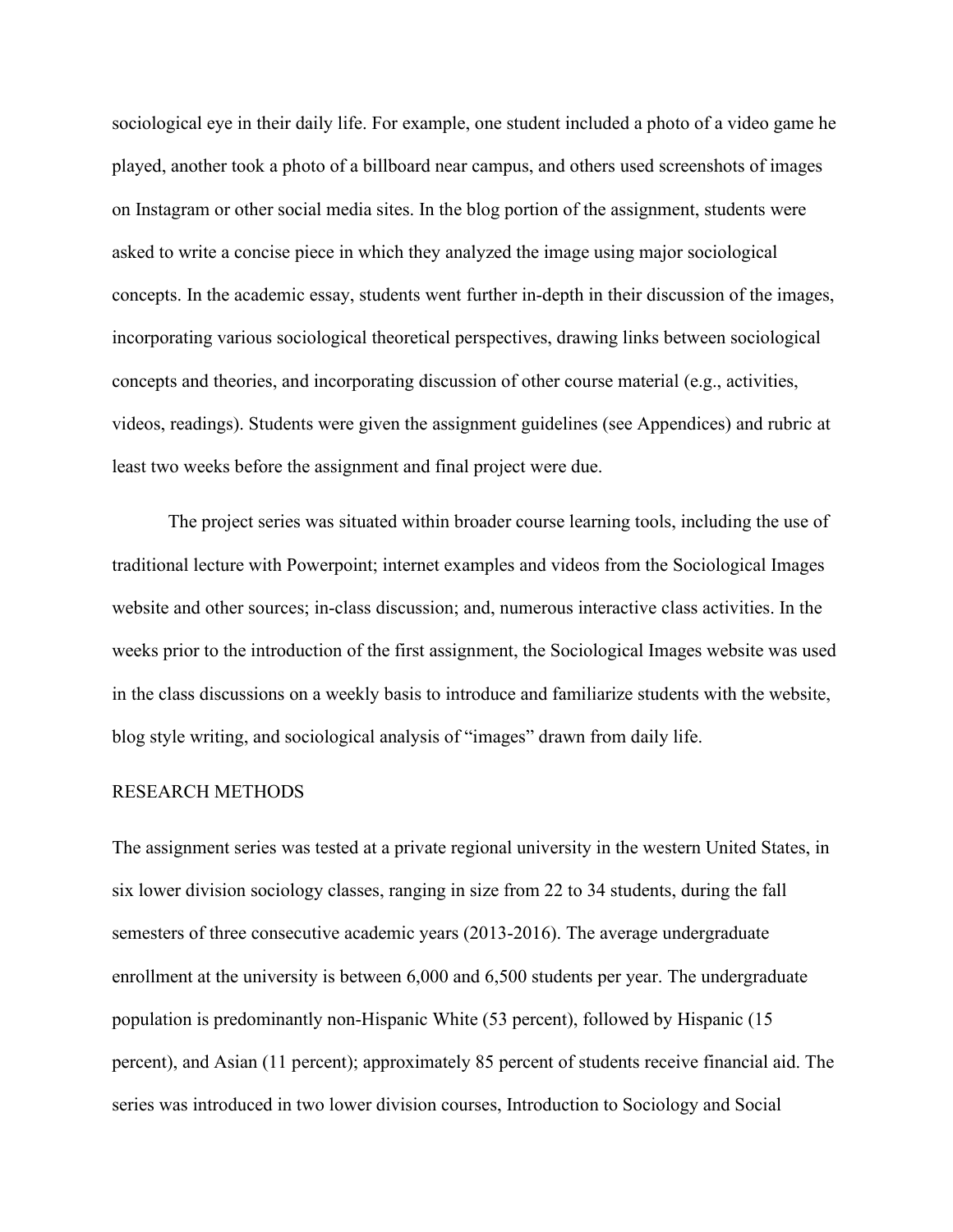Stratification, which fulfill a university General Education requirement of "Social Inquiry;" therefore, a substantial proportion of students were not sociology majors. The inequality course was an elective for majors and minors while the introductory course was a required course. Although we did not systematically collect demographic data, the student composition of the lower division, general education requirement-filling sociology courses largely reflects the broader undergraduate population.

Students signed informed consent forms stating that their assignment series evaluations were going to be used for research purposes; the study was deemed exempt by the Institutional Review Board. Students in six classes also filled out anonymous surveys about their learning in the assignments. Students in an introductory sociology class completed an anonymous pretest survey (also with informed consent) in spring semester 2018 to provide a baseline of students' knowledge related to learning goals. The instructor quantitatively and qualitatively assessed student learning outcomes within the initial assignment and final assignment.

#### *Assessment of Assignment Series Effectiveness*

*Pretest*. Using a nonequivalent-comparison-group sample  $(N = 27)$ , we administered a faculty-designed, open-ended survey in an Introduction to Sociology course in 2018; it was given in the second week of a 15-week semester, after the course had covered Mills' sociological imagination and the discipline's major theoretical perspectives. The pretest survey contained four questions based on the assignment series learning goals, to measure sociological knowledge and critical thinking skills. The first question required students to identify an example of society's impact on individuals' lives. The second and third questions offer images (one a chart and the other an advertisement) that students were asked to interpret using sociological concepts or theories. Finally, the students were asked to connect a statistic from the chart to a sociological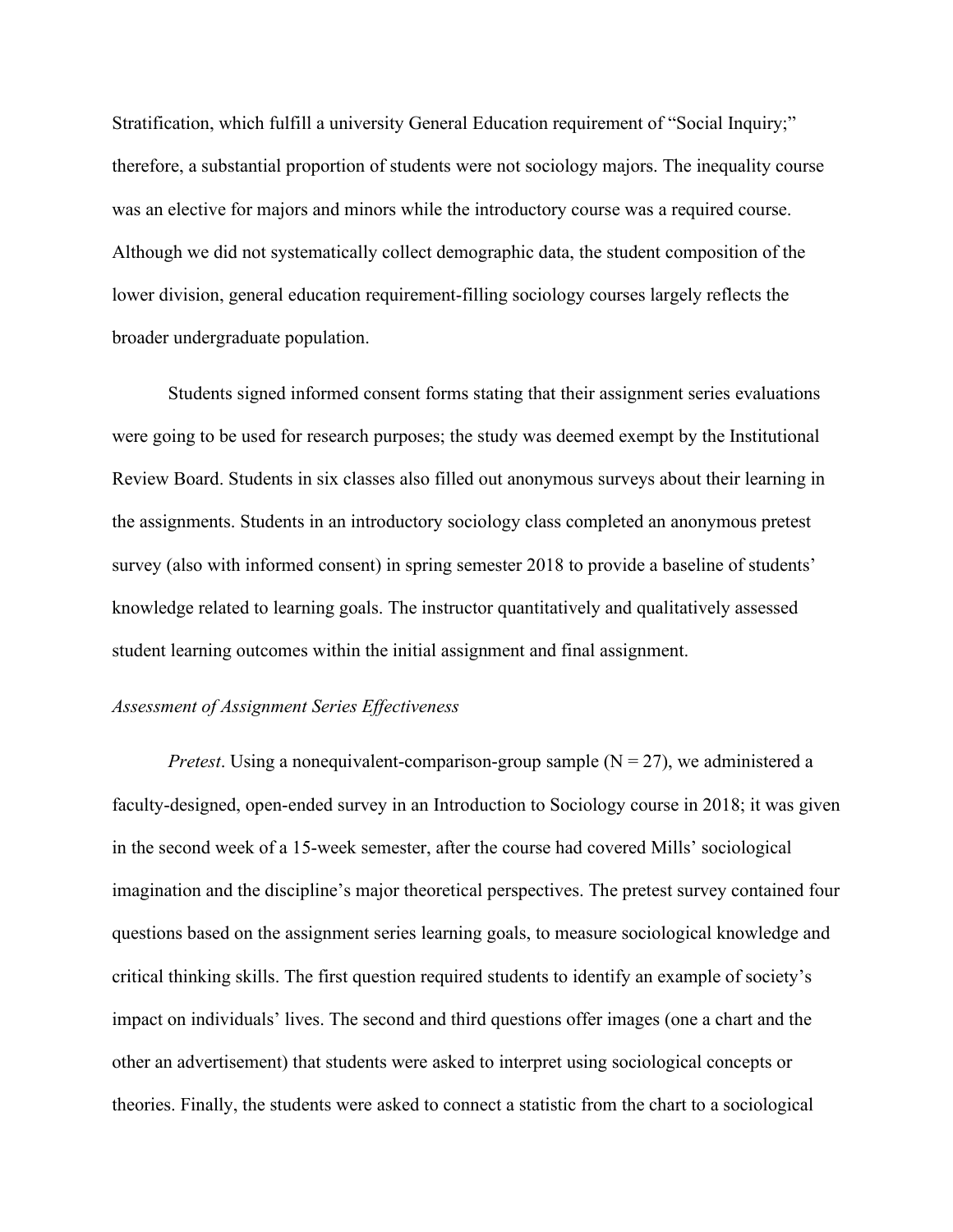theory. Although it is ideal that pre-post data come from the same student sample, we were unable to administer pretest assessments in the classes in which the assignment series was completed. Nevertheless, our approach is preferable over a no-comparison-groups approach (Sweet and Cardwell 2016).

*Instructor assessment.* The instructor assessment was guided by rubrics developed based on the project guidelines, which outlined the learning goals. Project and evaluation guidelines were also discussed in-class before each assignment was due. For the first assignment, four broad areas related to the learning goals were assessed: (1) the accuracy of the blog summary; (2) the successful expansion of the blog analysis using appropriate concepts from the course, and depth of discussion; (3) the distinction between the website's and students' own analysis; (4) the clarity and organization of the writing. For the final project, the following aspects were assessed: (1) the appropriateness of the image to the course content and the source (e.g., own photograph versus found online); (2) successful use of sociological concepts and theories to critically analyze images; (3) the ability to write two distinct analyses—one in a concise blog style and the other in academic essay format. Faculty assessment included increased expectations related to students' use of concepts and theories in the second assignment, which encouraged student learning.

*Student surveys*. Students evaluated the series through an anonymous instructor-generated survey. The survey was administered to students in the six lower division sociology courses where the assignment series was utilized. Students were asked to complete the voluntary, anonymous evaluation in-class on the day they turned in their final projects. Of 157 students enrolled, 113 students completed evaluations, for a response rate of approximately 72 percent (students absent on evaluation day were not surveyed but are included in those enrolled).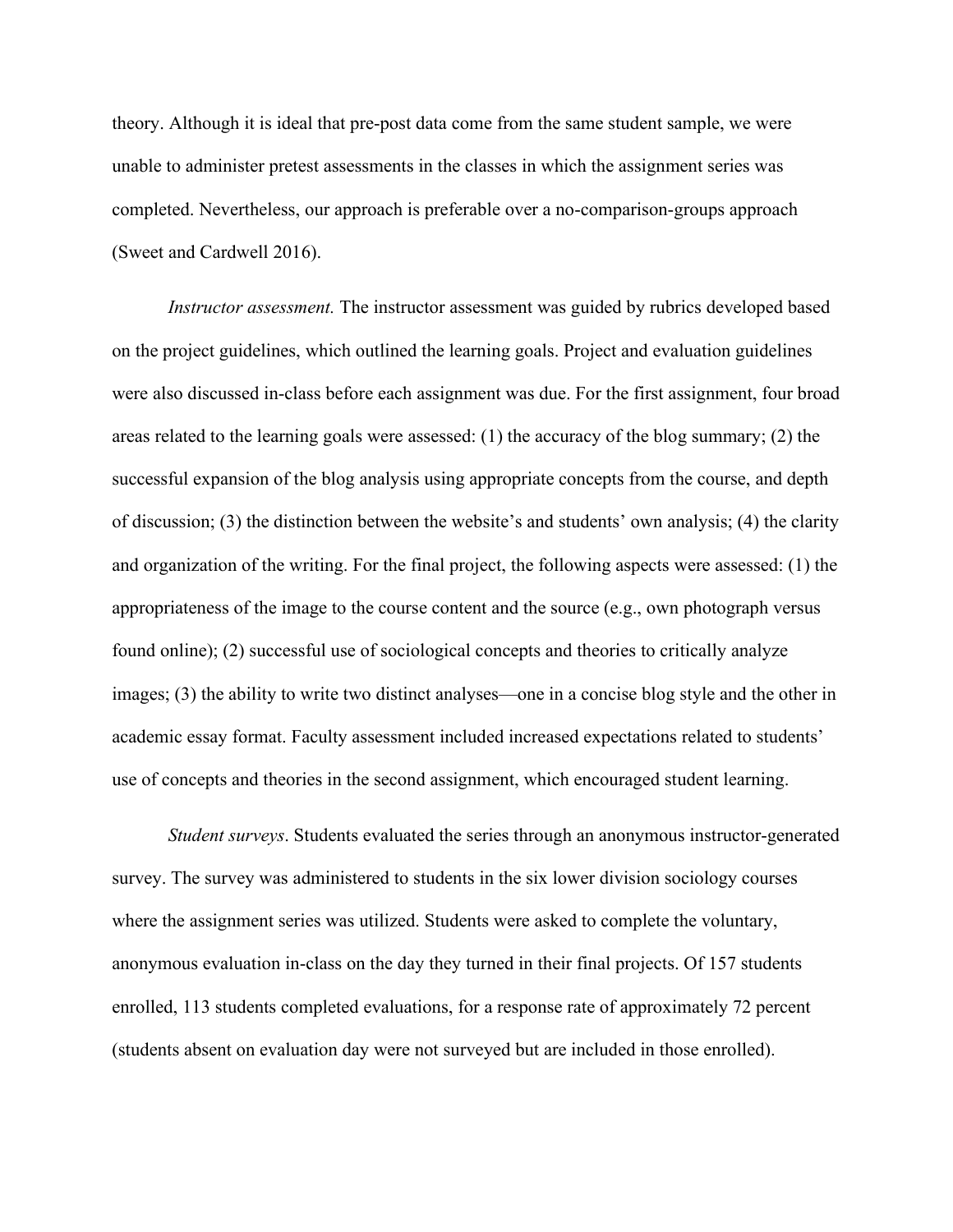Student evaluations included seven items with a Likert scale of response options, ranging from 1 (strongly disagree) to 5 (strongly agree), and an open-ended comment section. The questionnaire addressed the assignment and final project separately. Questions about both portions of the series asked to what extent the student believed each had aided their learning of course concepts. Additional questions about the first assignment asked whether it helped them see "how sociological concepts are used to explain, in writing, various issues" and "the link between sociological concepts and real-world issues." The final project questions asked students about their agreement with statements about their skills in writing using sociological concepts and their development of a sociological imagination. A final question asked for scaled agreement with the following statement, "It was helpful to complete the assignments prior to doing the final project." In the open-ended section of the evaluation, 57 students offered comments.

Table 1 presents the frequencies and descriptive statistics (mean and standard deviation) for each item and the overall response means. A two-sample Mann-Whitney test showed no significant difference in overall evaluation mean by course (4.63 for introductory sociology versus 4.7 for social inequality,  $p = 0.72$ ), therefore, we did not disaggregate results by course.

*Grades.* To assess individual improvement during the series, we also examine assignment and final project grades, specifically the percent of students who performed better on the final project than the assignment, and the percent who received a B or C grade (to assess how many students produced "average" work).

#### FINDINGS

The nonequivalent-comparison-groups pretest allows us to assess learning by measuring the baseline sociological knowledge of students. Results showed that 20 of 27 students (74 percent)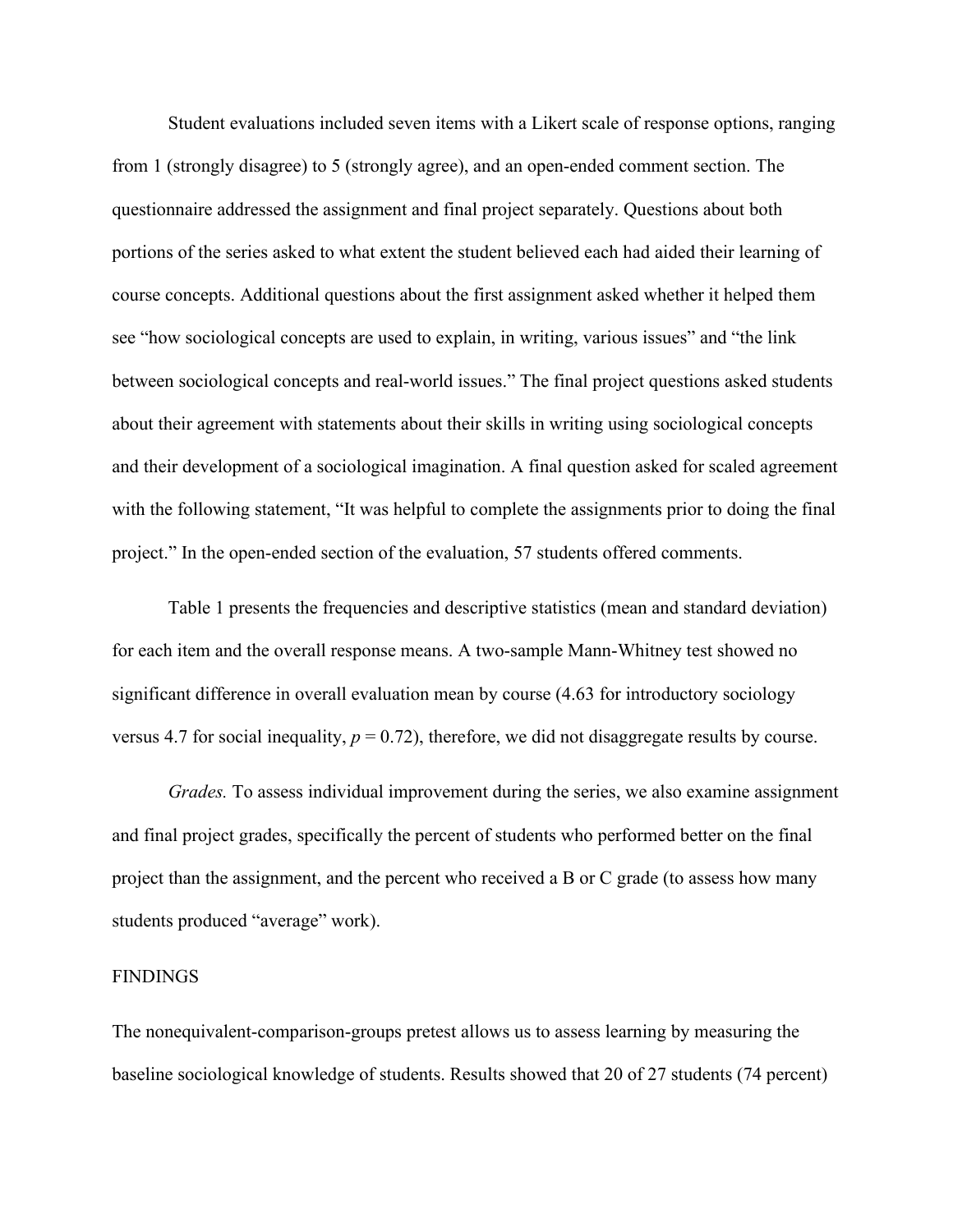were not able to answer one or more of the questions (all but one stated they did not know the answer). Although these students had been introduced to the sociological way in a standard lecture-format just prior to the pretest, the majority of students had no sociological imagination. Among those who answered all the questions, most were able to give an example of how society might impact their lives as individuals; however, only two students were successful in applying theory or concepts to analyze the two images presented. This suggests that most students who took the lower division classes in which these assignments are used begin the class with little a priori knowledge related to standard sociological learning goals. Without knowledge of sociological concepts or theories, students could not meet any of the learning goals or successfully complete the assignment and final project. The instructor and student assessment of the assignment series is offered below.

#### TABLE 1 ABOUT HERE

#### *Learning Goal 1: Apply Sociological Concepts to the Real World*

Both the assignment and final project addressed this learning goal. In the assignment portion of the series students were asked to choose a blog from the Sociological Images site and expand on the authors' discussion by specifically integrating course content (e.g., concepts and theory, class reading, lecture material, etc.) to discuss the image. It was important to the assignment's success for the professor to explicitly encourage students to choose a post they could expound using sociological concepts and theory that were not addressed in the original post.

For the first assignment, most students successfully used sociological concepts, theories, and data from the readings, to expand on the blog posts. One student successfully met this learning goal by expanding on the post titled, "The Census and the Social Construction of Race."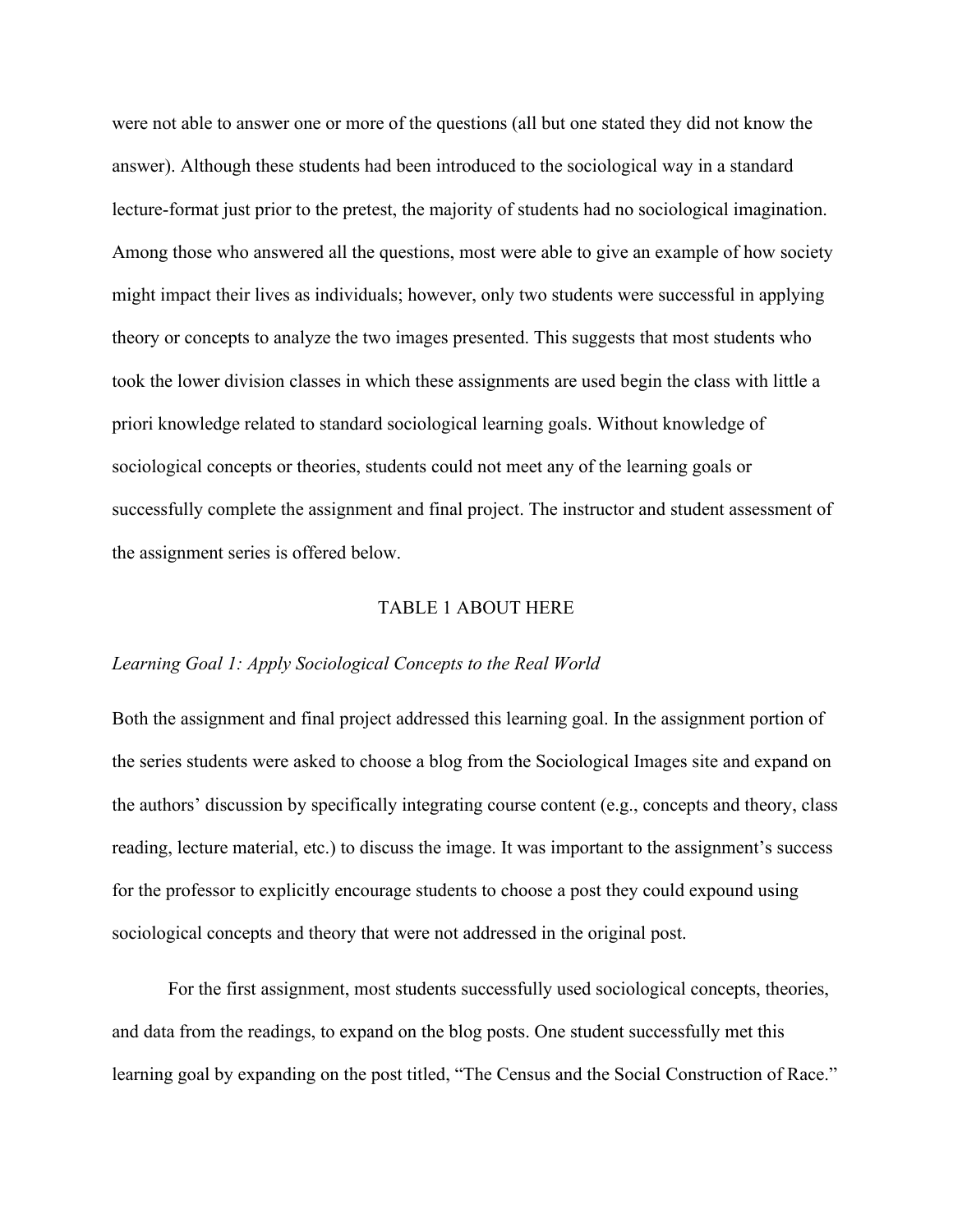The student summarized the argument made in the post and elaborated the reasons why race categories have changed over time. The student noted that racial identification norms are part of American non-material culture, which is shaped by social institutions including a government dominated by whites; the student further described how those with power in government agencies design the census race categories, allowing them to "control how others view themselves, and to legitimize or delegitimize certain racial groups." Students also incorporated information from readings or other class material. One student, for example, referred to an inclass video about economic inequality in his discussion of the American Dream, meritocracy, and conflict theory. As with any assignment, however, some students did not meet the learning goal. A few students felt they did not have much to add to the authors' analysis, and did little more than summarize the blog posts, although this was uncommon.

In the quantitative student evaluation, agreement was strongest with the four statements related to student application of course concepts. Over 70 percent of students "strongly agreed" with the five statements about the course concepts, suggesting that students saw the usefulness of this assignment in learning sociological theory, terms, and data. Strongest agreement was with the statement that the first assignment "helped me see the link between sociological concepts and real-world issues," with 83 percent of students strongly agreeing. Nearly 78 percent of students strongly agreed that the final project helped them to "practice explaining...real world issues using sociological concepts."

In the open-ended comments, numerous students noted that the project made sociology more applicable to real life. For example, a student wrote, "These assignments made sociology more interesting & relevant because they use issues from recent events." Other students commented on the applicability of the assignments, with one explaining that this made the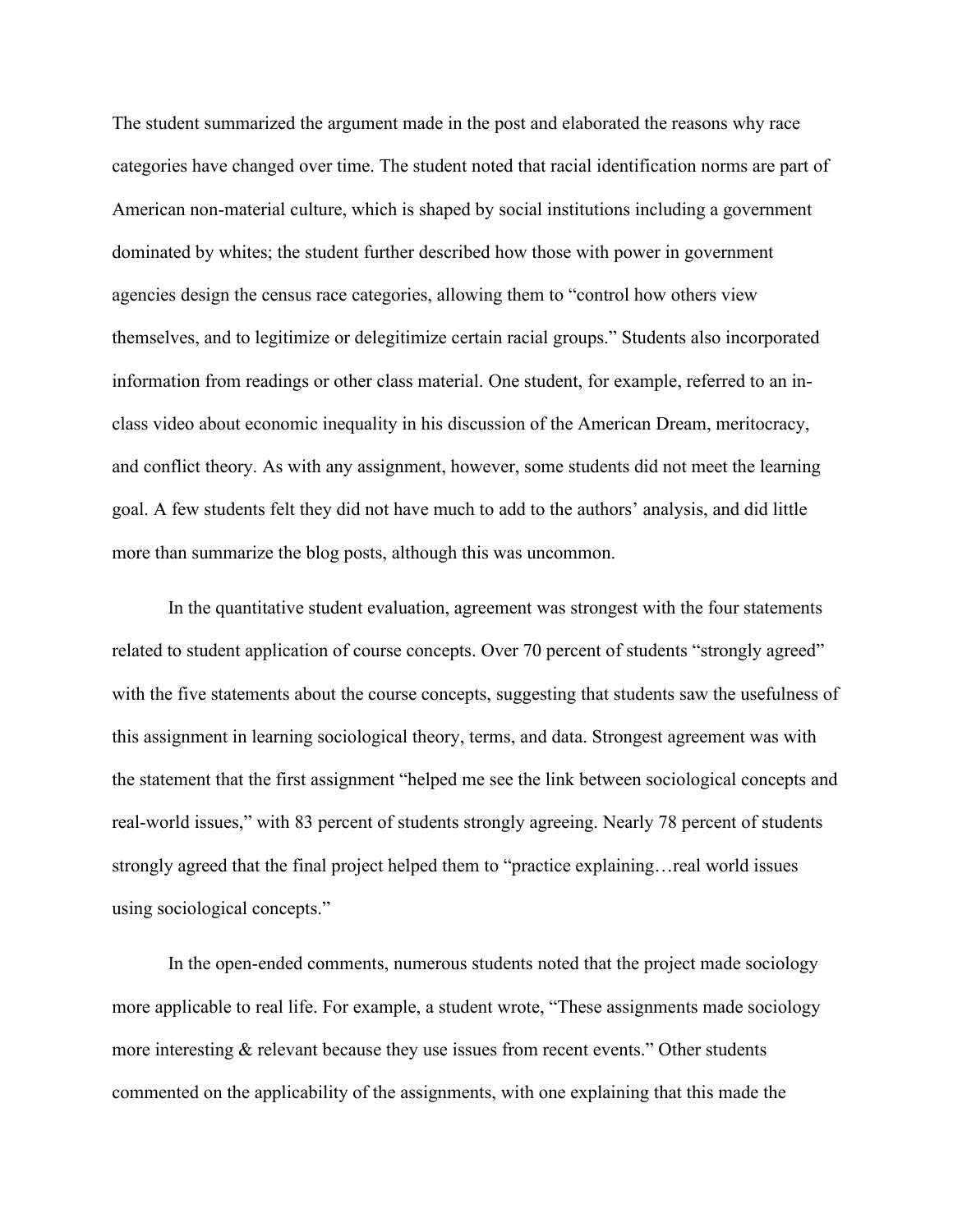assignments "more interesting" because "it gave me a chance to apply lessons we learned in the class to real world society—something I don't get very often." By asking students to relate the concepts to blogs and images that they chose, the assignment brought sociology to life, as one student described, "I really liked how we were able to apply what we learned to the world around us. Everything was reinforced."

Even the few students who expressed having some initial resistance to the project, commented that the assignment series was ultimately helpful. For example, one commented, *"*At first I was annoyed that we had to do projects but I found them super interesting and enjoyed it a lot." Although some students may believe they prefer exams over written assignments in lower division general education courses, the project series was successful in moving students beyond memorization of concepts and theories to application of those concepts and theories to the world around them.

#### *Learning Goal 2: Seeing Sociologically in Daily Life*

This learning goal was specific to the final project, in which students identified their own images. The following examples illuminate the type of images that students identified as sociologically relevant from their daily lives. One student photographed a campus flier advertising make-overs, which the student used to discuss gendered beauty norms, self-esteem, and increased body image issues among women as a public issue rather than personal trouble. Another student took a photograph in their dormitory of an activity that asked residents to write adjectives about each of their Resident Advisors, which evidenced everyday use of gender dichotomization. In another project, a student photographed a billboard with a restaurant advertisement that featured a photo of a woman and read, "Do you lust for juicy thighs?" That student used this image to discuss sexualization, referring to feminist conflict theories. Projects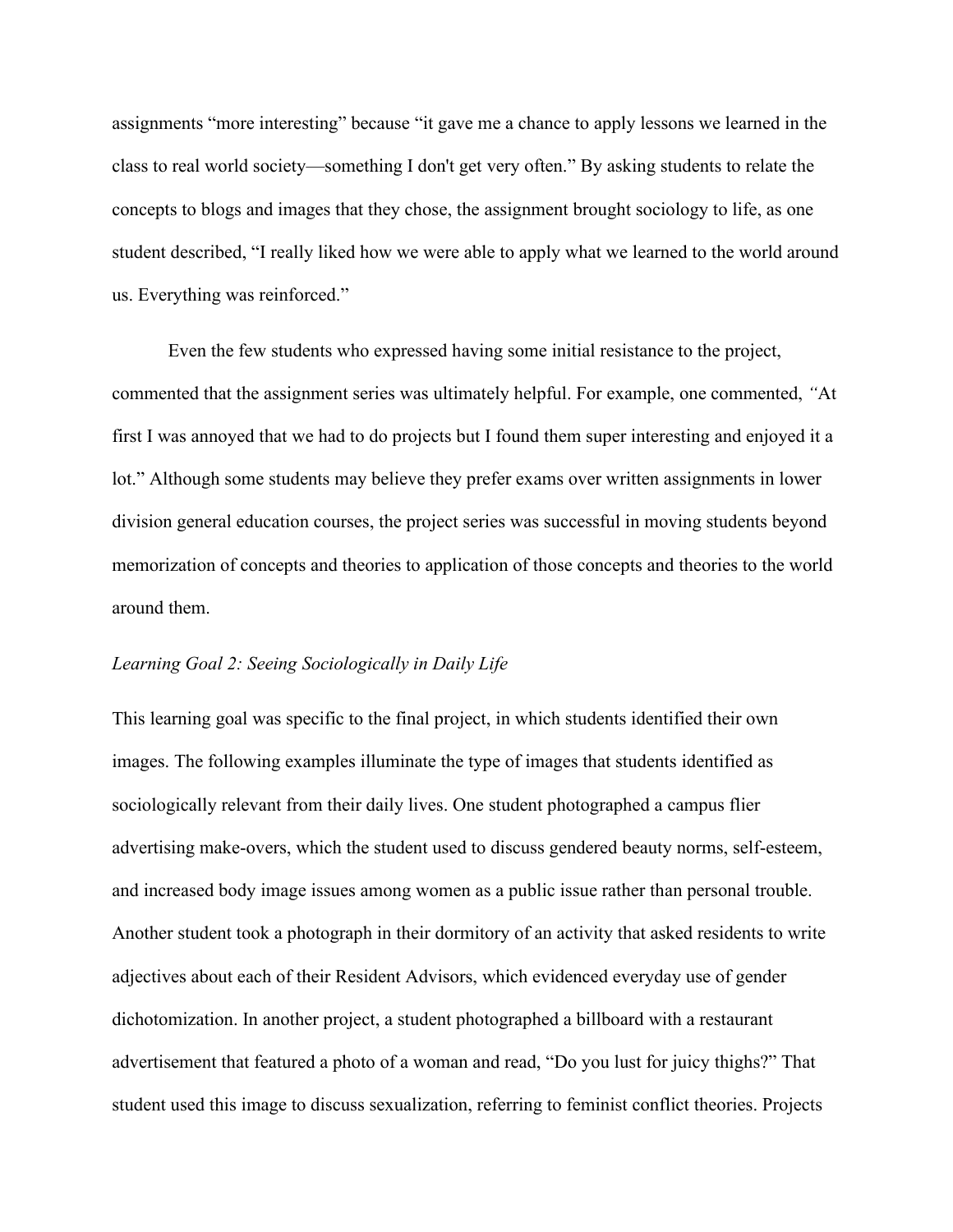spanned a variety of sociological topics, but a substantial proportion of students chose to focus on gender, perhaps indicating that students have an easier time seeing gender issues than race or other sociological issues.

The most successful projects incorporated an in-depth discussion of sociological concepts and theories, referencing the course readings and class videos, activities, and other assignments, into their analyses of their images from their daily lives. In one particularly successful project, the student photographed a women's magazine article about how menswear on women is *en vogue*. The student used a conflict theory perspective to discuss how patriarchal definitions of beauty norms impact perceptions of women in the work force. The student successfully integrated concepts such as the glass ceiling, gender dichotomy, and norms of masculinity and femininity, in the academic portion of the final project. The student's blog piece, about the way media continues to privilege masculinity in white-collar work, was well-written and insightful, and was accepted for publication on a sociological website. A separate successful project included a photo of campus art; the student noted, "Thousands of students pass that bust annually without knowing the life and history of [Albert] Schweitzer." Drawing on course readings to discuss the phenomenon of the "white savior," the student described this as an example of "how institutions perpetuate what the authors of the book *Seeing White* call the hidden curriculum." The student's paper also integrated both macro-theoretical perspectives of conflict theory and structural-functionalism on racial inequality discussed in the course. Despite many students producing successful projects, some students did not adequately incorporate discussion of theoretical perspectives or sufficient concepts from the course into their discussion of their images, which reflected their difficulty in seeing sociologically.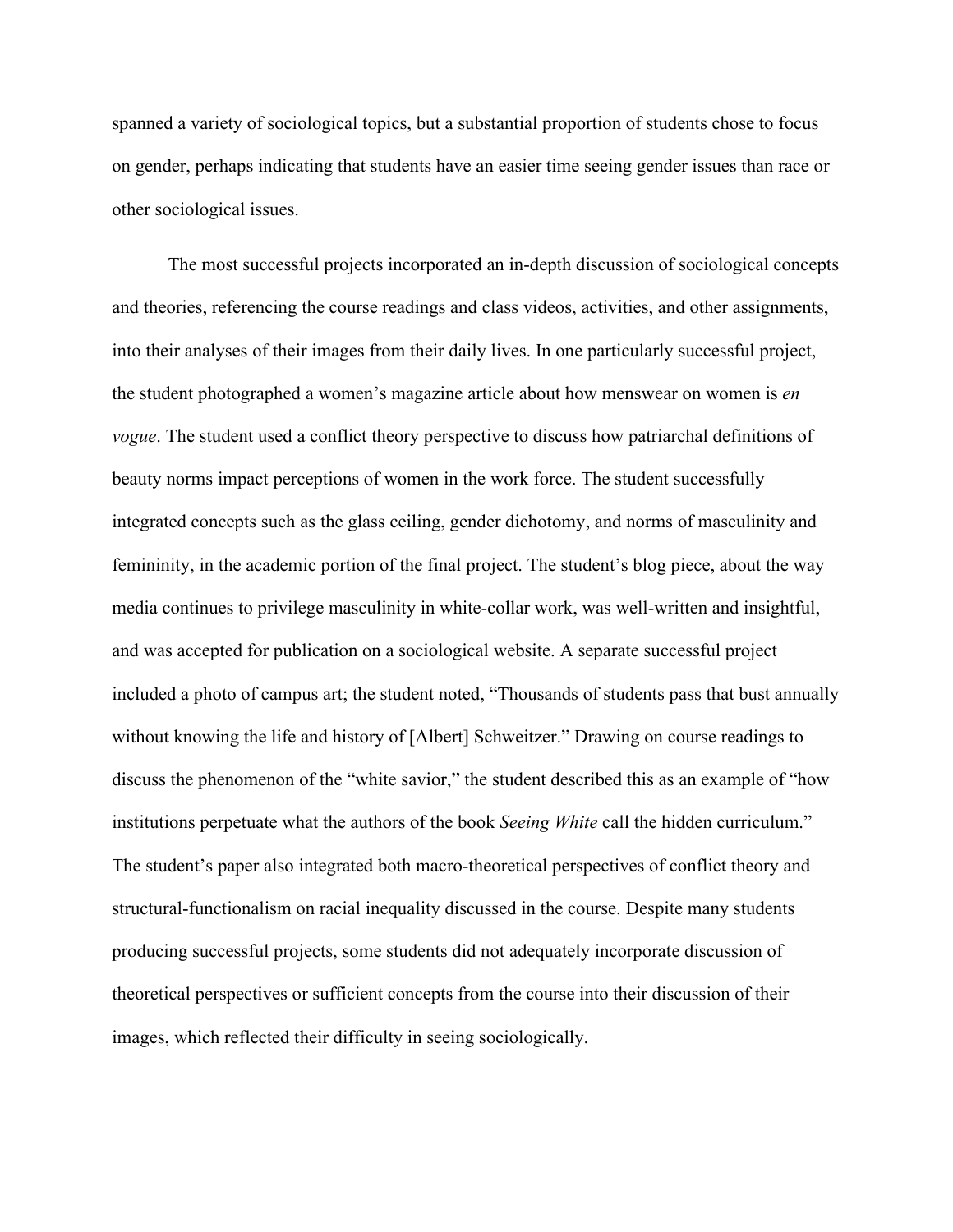Most students rated the final project highly for its ability to link sociological concepts to their own lives, with nearly 94 percent agreeing (71 percent strongly agreeing) that it helped them to develop their sociological imaginations (Table 1). Multiple students commented that they appreciated the opportunity to apply a sociological lens to their personal lives. One explained, "I liked the final project more because I got to find my own images and I really felt the impact of my newly formed sociological imagination." Another noted, "Both assignments were extremely helpful in changing how I approach situations. I now approach situations with a sociological imagination."

#### *Learning Goal 3: Write Sociological Analysis for Both Academics and the Public*

Effectively communicating sociological analysis in writing was a key component of both the assignment and final project; however, writing for both academic and public audiences was a learning goal specific to the final project. The two-prong design was intended to give students the opportunity to communicate sociological analysis to two separate audiences: sociologists and a wider public. Writing both a short blog-style piece and an academic essay was the most challenging part of the project for students. Multiple students commented that it was difficult for them to differentiate between the blog and the academic essay, and some students were unsuccessful because they were too repetitive, with a few students even having several sentences (or, in a rare case, an entire paragraph) copied verbatim between the blog and essay.

Despite this challenge, most students were able to successfully write compelling and succinct blog pieces and provide more in-depth, academic analysis in the essay portion. One successful project examined how racial/ethnic and gender stereotypes are used in marketing, using an image from a cosmetic treatment advertisement. In the blog portion, the student wrote, "Not only does the ad begin with the 'youthful skin stereotype,' it then paints Asian women with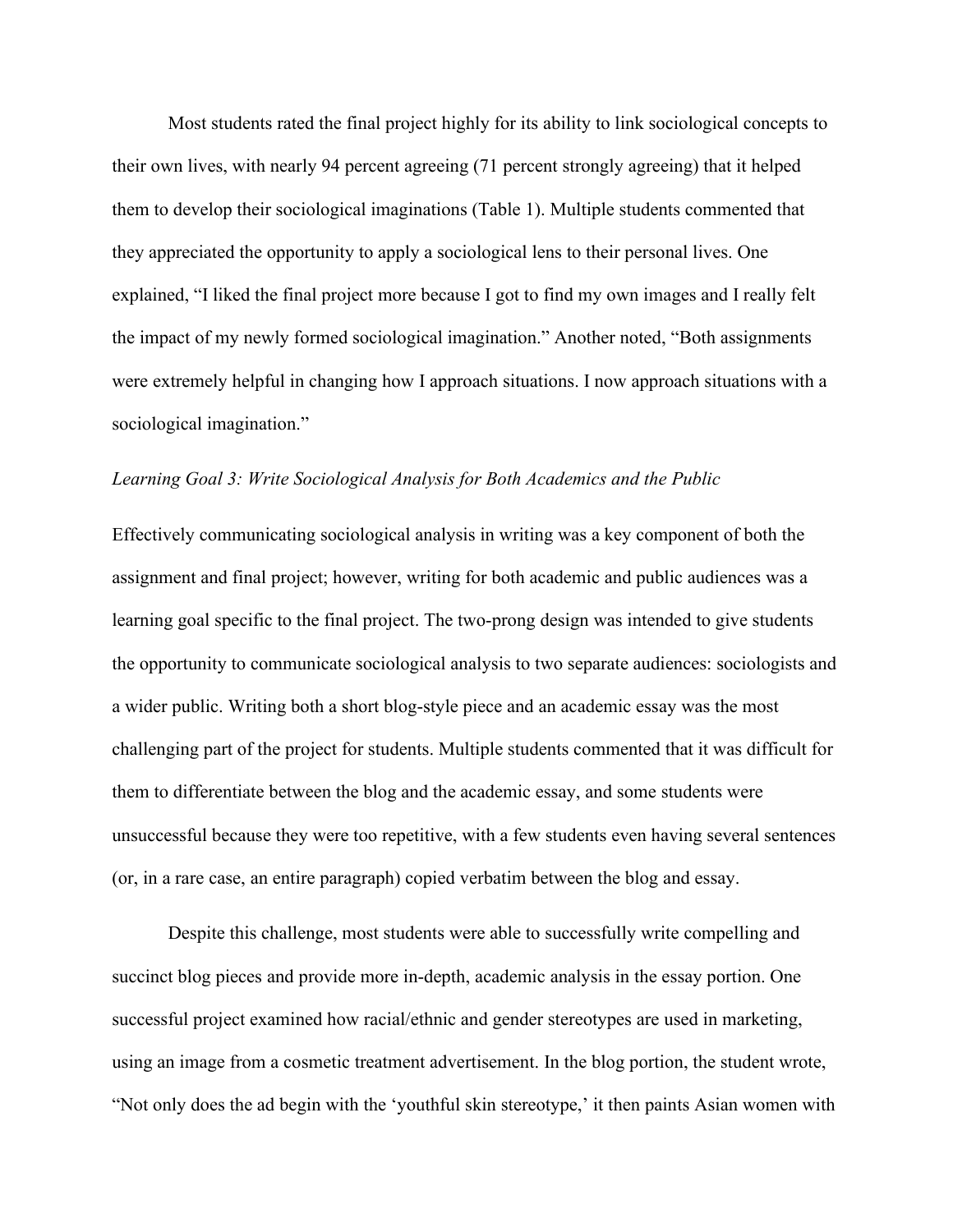another stereotype, that of stoic shamans with 'ancient Chinese secrets.'" In the essay portion, the student elaborated by connecting all three images in the thesis statement, "The following advertisements illustrate the prevalence of gender and racial inequality in the social institution of media, through objectification, stereotype, and use of the gender binary. Together, these images can also be seen as an exemplification of the conflict perspective." This student successfully wrote both a blog, which conveyed the main point about social inequality in the media in language accessible to a broad public, and an academic essay that integrated scholarly sources and theoretical perspectives.

Another student examined racism in a popular video game. In the blog, the student wrote, "It's no secret that the video game industry caters to white men, but most video games are subtle about their racial prejudice…Dark Souls actually provides us with fictional races of people…Notice that the 'Commoner' is just a 'typical' white man. Dark Souls sets white skin as normative, so that race is nearly invisible." In the essay portion, the student then explicitly discussed concepts from the reading, including racial blindness privilege, stereotyping, and meritocracy. While the blogs succinctly analyzed the sociological meaning of an image, the essay delved further into explanations for the phenomenon identified using additional sociological theories and concepts. Essays not only incorporated more course concepts, but writing was expected to be more formal and for a higher grade-level.

Student evaluations indicated that students strongly believed that the final project helped them to write about sociological issues. Over 96 percent of students agreed with the statement, "Final Project helped me to practice explaining, in writing, real world issues using sociological concepts." In the open-ended evaluation students also described their writing, and students particularly enjoyed the blog-style writing element. For example, one commented, "Writing our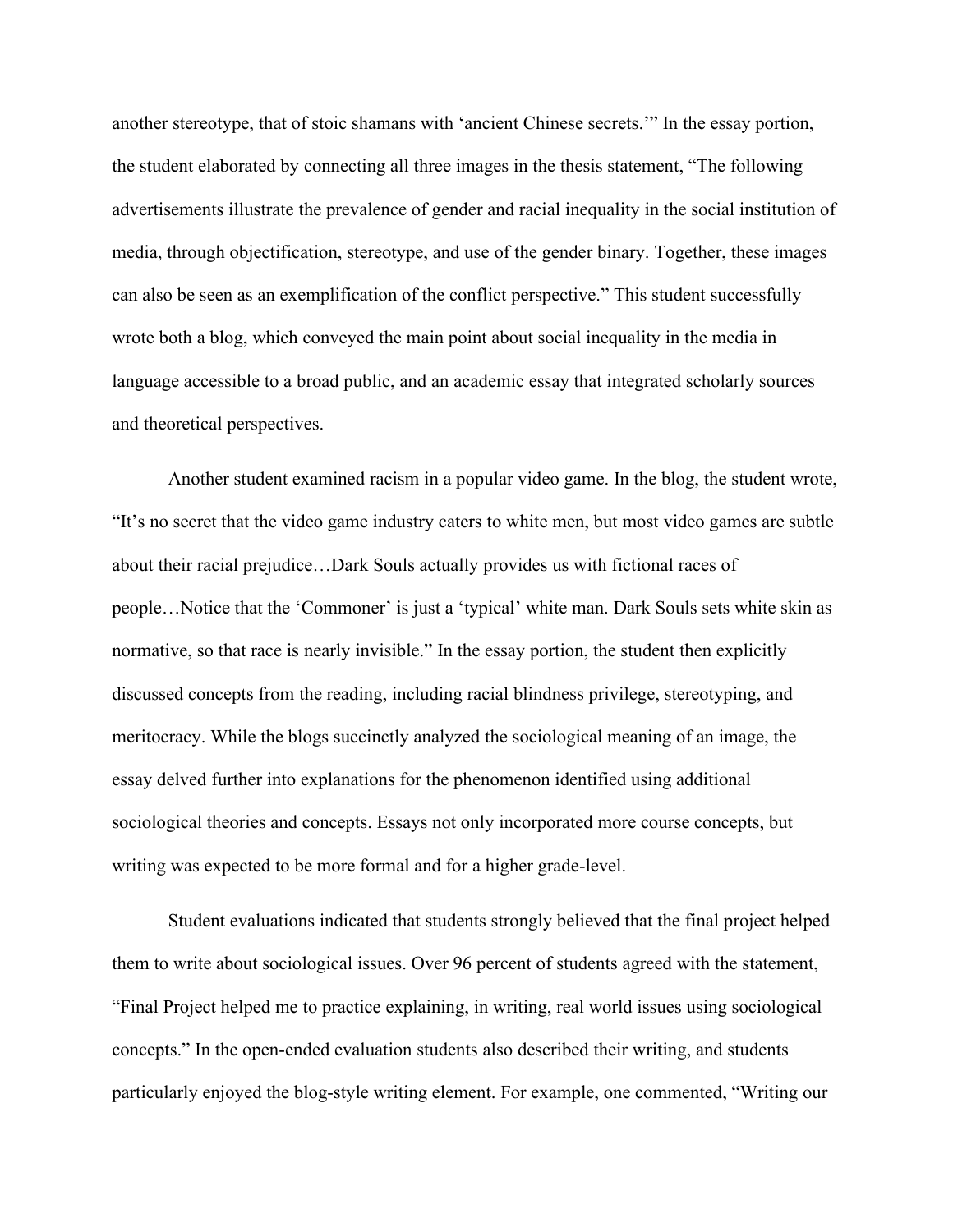own blogs was an especially helpful exercise, because it challenged me to be original & critical!" Comments such as this indicate that students find value in the expectation to explain sociological concepts in lay language.

#### *Student Grades: Learning Over Time*

Examining grades for this assignment series provides a quantitative assessment of student performance to corroborate the qualitative instructor assessment. Across the six courses, 39 percent of students received a grade of "B" or "C" on the assignment, while for the final project, it was 60 percent. To better assess student learning resulting from completion of the assignment series, we calculated the percent of students whose grade on the final project was either the same or improved compared to the assignment grade. We found that 50 percent improved, with a mean increase of 1 percentage point. This grade comparison does not account for the fact that the instructor's expectations were higher for the final project (and therefore, grading more stringent) because students were being assessed on cumulative knowledge gained during the semester; thus, the magnitude of learning between the assignment and final project is underestimated.

*Suggestions for using this ASSIGNMENT series.* Overall, the assignment series was successful in helping students meet the learning outcome goals for these introductory courses. Based on our experience, we provide several suggestions for additional tailoring of the assignment series based on student feedback and instructor assessment. First, an important addition to this project would be a pretest administered at the start of class to one section that uses this assignment and another with an assignment focused on other goals; both would be given an end-of-the-semester posttest. This would allow the instructor to assess baseline knowledge and verify learning after completion of the assignments (Sweet and Cardwell 2016).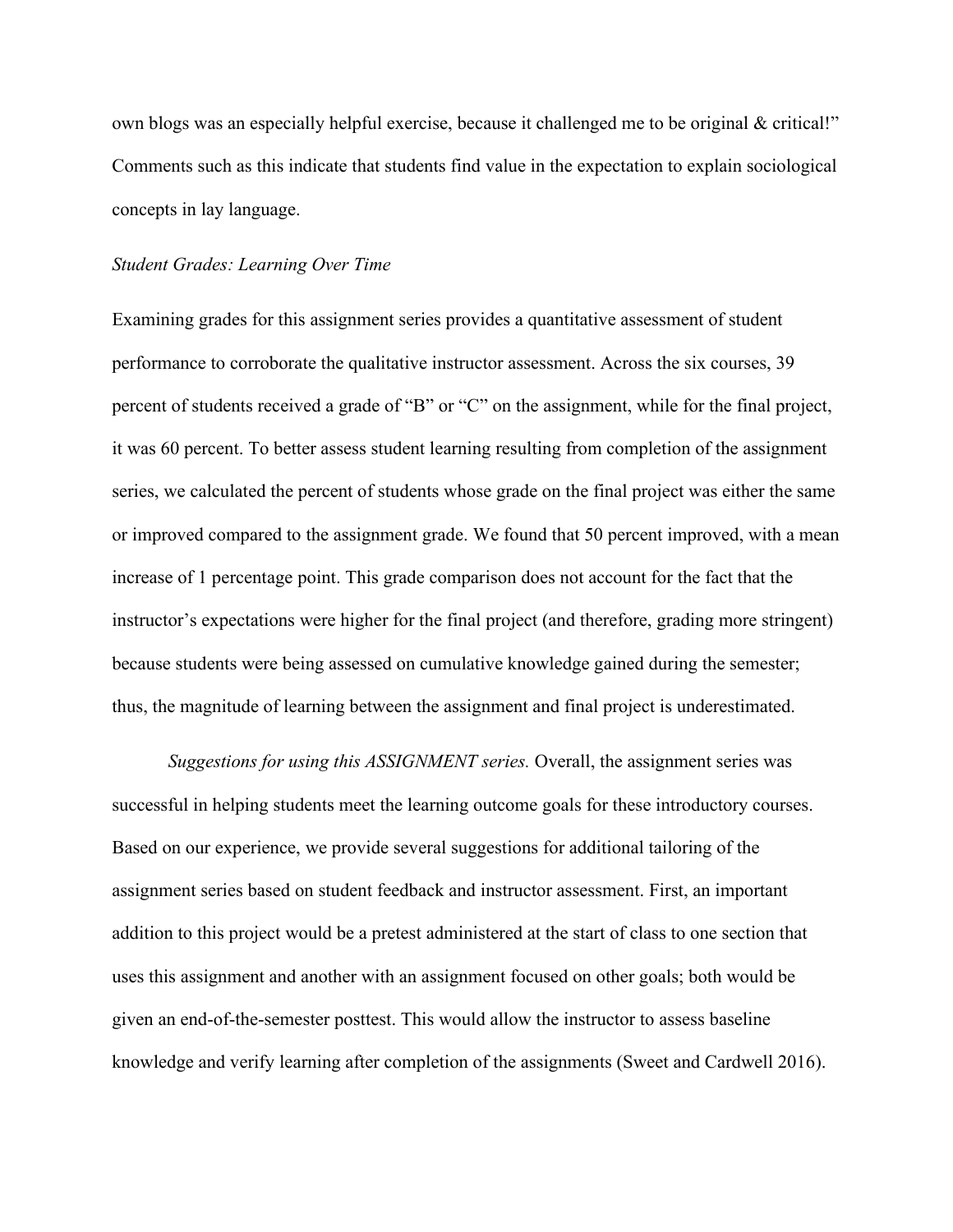Second, there are several ways the assignment could be reduced should an instructor wish to use only a portion of the series. Obviously, instructors could use only the initial assignment or the final project. Although several students noted that doing the assignment prior to the final project was useful review and practice, some noted that the final project was most useful and interesting. Upper-level courses may be able to use the final project successfully without the first assignment. Another option may be to reduce the number of required images from three, so that the student discussions are more targeted and in-depth. A third option for reducing the assignment also addresses the issue that some students found it challenging to write both a blog piece for each image and an academic essay synthesizing all images; instructors might decide whether a blog format or academic essay is most appropriate in meeting their course learning goals and only ask for that option for the final project.

Finally, some modifications may help instructors tailor the series to their own needs. To encourage a more active class discussion around sociological issues and deepen students' engagement in public sociology, students can be asked to post the blog portion of their final projects to a class website, such as Blackboard Blog or even a public blog using WordPress or Weebly. Students could then comment on peers' photos and analysis and contribute to the social construction of knowledge. In terms of student expectations, instructors may wish to provide more specific criteria and rubrics tailored to their course learning goals. The guidelines and rubric can specify how many concepts students should discuss, whether incorporating discussion of theory is expected, to what extent other class material should be discussed, and what specific types of images are appropriate. For instance, in courses with a greater focus on theory, the rubric can specifically address the expectations for theoretical analysis. Moreover, the guidelines for both the assignment and final project could be provided to students simultaneously so that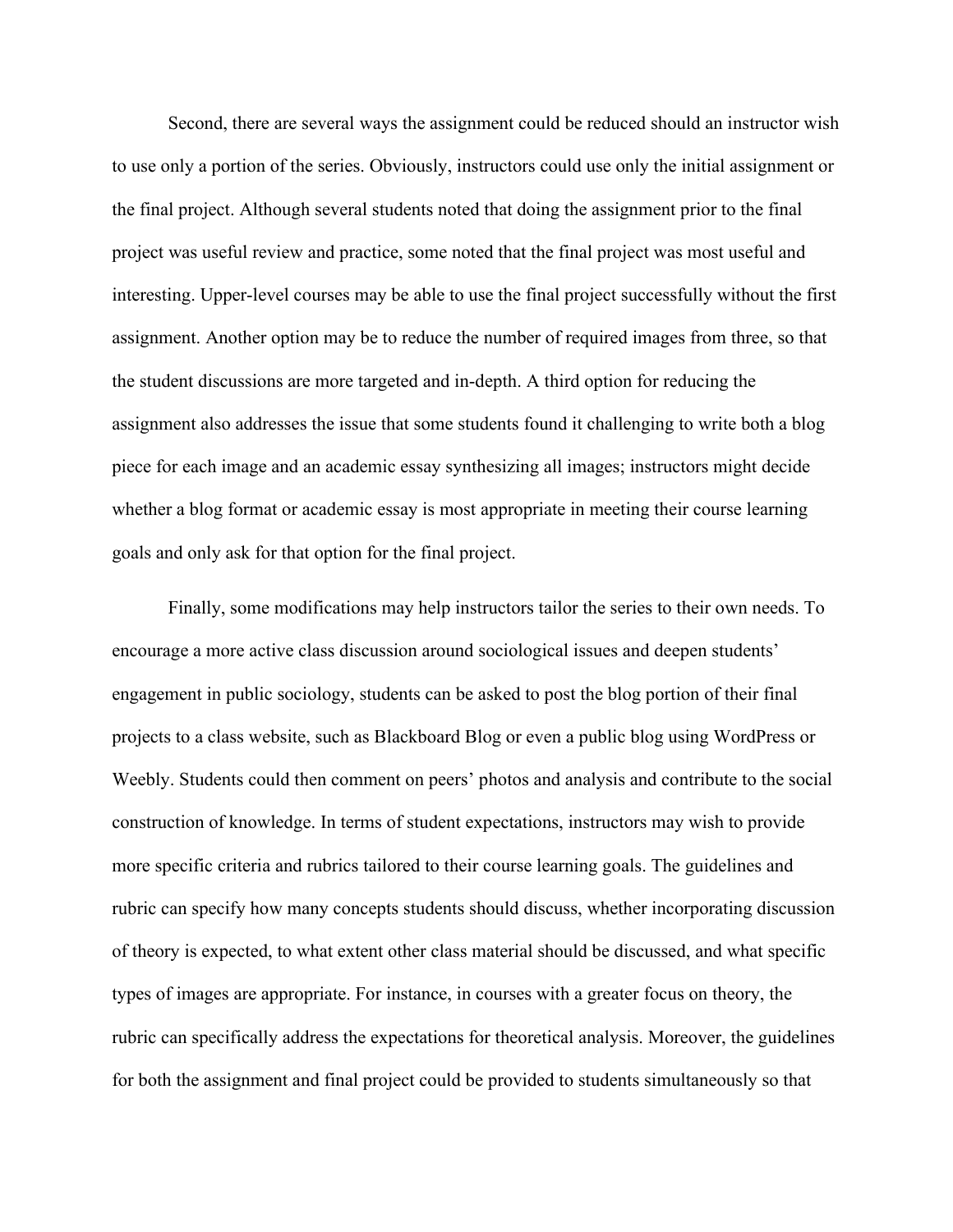students could have a better grasp on the overall purpose of the assignment series and the learning outcomes. Lastly, the assignment due dates can be spaced further to reduce the grading burden on the instructor.

Instructors may also choose to be explicit in the project guidelines about what types of images are acceptable; that is, whether students must take their own photographs. In order for students to exercise their sociological imaginations, it is important to have students use images they found in their own lives (e.g., screenshot from Instagram or Twitter or a photo taken with their phone), rather than using images found on the internet by searching for terms such as "gender inequality" or "objectification." In the first iteration of this assignment some students used images from the internet rather than taking photos themselves, and this made it more difficult to discern whether students plagiarized parts of their analysis from internet sources. The second and third years of project implementation corrected this by stating clearly in the final project guidelines that images from online would need to be screenshots and sources noted.

This project series can also be tailored to a variety of more specialized sociology courses. First, it can be tailored by including guidelines for topics; for example, a gender course could require that images or analyses must address gender inequality or norms, and for a stratification course the guidelines could require images related to economic and/or racial inequality. Another approach might be to integrate a historical perspective, another facet of the sociological imagination, as an explicit component of the assignment. Students tended to use contemporary images in this project series, but by encouraging a historical perspective, students could be asked to consider how cultural phenomenon, societal trends, etc., have led to the issue their image captures. Another option would involve a comparative approach in which students would access the growing number of digital archives available to locate a historical image to pair with a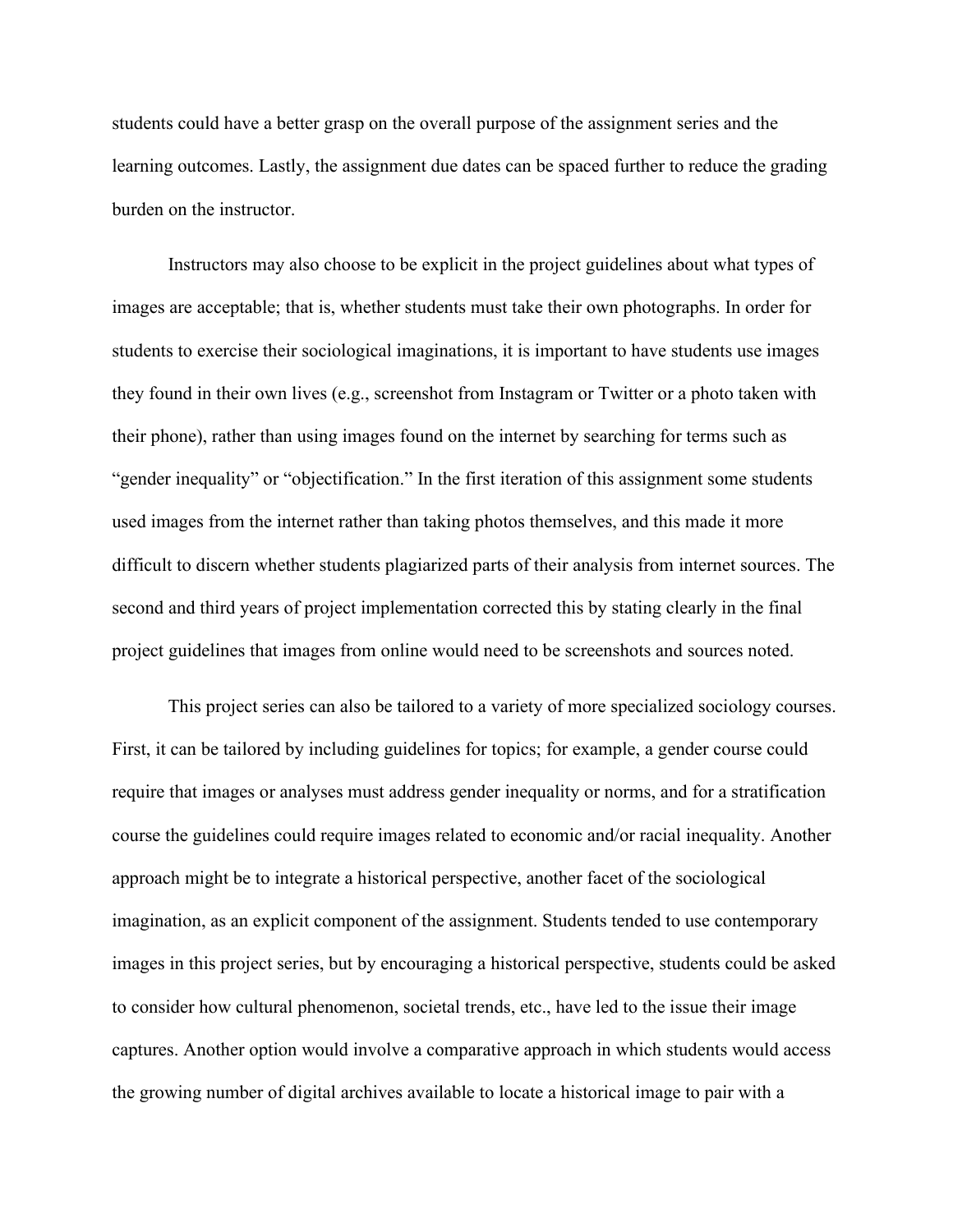contemporary image on the same topic; for example, one might examine the social construction of masculinity by comparing an advertisement for boys' fashion from today with one from a previous era.

In addition to sociology courses, this project could be tailored for use in other social settings. For instance, it could be used in teacher trainings to help develop educators' ability to place their classroom experiences in broader social structural context. It could also be used for in a health care setting to help workers see the impact of social factors, such as family background, culture, and socioeconomic status, on individual health behaviors and outcomes.

#### **CONCLUSION**

As scholars have noted, encouraging the development of students' sociological imaginations is no easy task (Dandaneau 2009). This two-part assignment series develops students' sociological imaginations by, first, engaging with a public sociology blog and applying sociological concepts and theories to images, and then challenging students to identify and analyze things they see in their daily lives using sociological concepts and theories. In completing this series, students worked toward three learning goals core to sociology: applying sociological concepts to the real world, seeing sociologically in their daily lives, and writing about sociological concepts in a way that is relevant to a broader audience.

This novel assignment series contributes to the scholarship of teaching in learning in several ways. First, it builds on existing valuable knowledge about image-based assignments (Whitley 2013), showing that students understand sociological concepts and theories better when they are asked to apply them to images from their daily lives. Second, the series challenges students to practice both formal and informal writing as a means of developing higher-level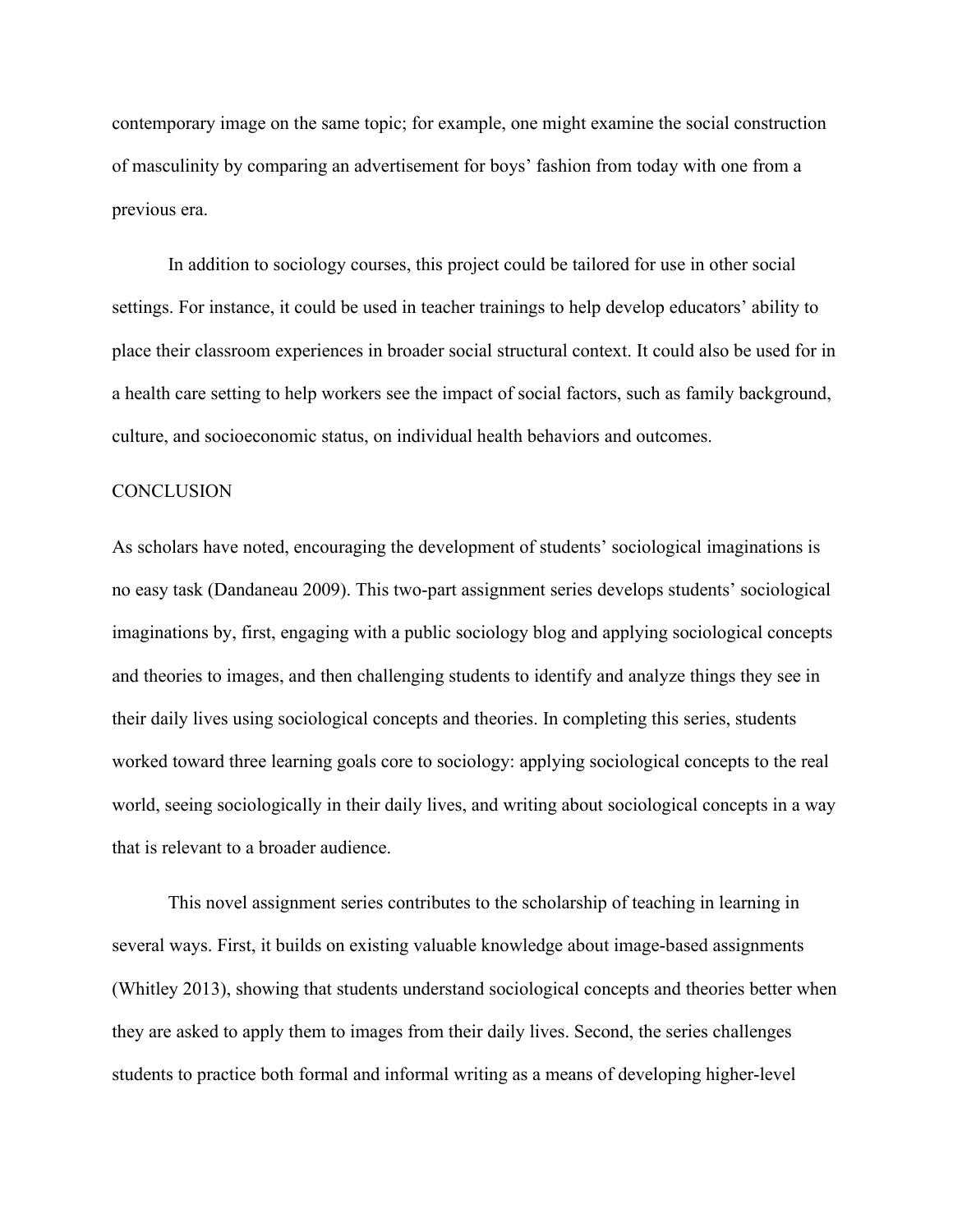thinking skills (Massengill 2011) and practicing public sociology. The two forms of writing supported student development in formal writing and in applying sociology to more casual and interactive forms of writing such as blogs.

Through this assignment series, students engaged in several exercises that Mills (1959) suggested can stimulate the sociological imagination: (a) classifying and cross-classifying ideas, (b) inverting one's sense of proportion, and (c) writing in a clear, accessible manner and avoiding "socspeak." First, students practiced classifying and cross-classifying by analyzing multiple images for substantive links or differences between them. Second, students practiced inverting their sense of proportion in this project by striving to recognize broader macrostructural issues in their daily lives where they usually are imperceptible, or seemingly minute. In discussing how to invert the sense of proportion, Mills suggested, "If something seems very minute, imagine it to be simply enormous, and ask yourself: What difference might that make?" (Mills 1959:215). Students practiced this switch in perception when they are challenged to identify and analyze sociologically relevant phenomena in their daily lives. Finally, students practiced writing in a clear, accessible manner in the blog portion of the assignment series.

While engaging students' sociological thinking is crucial, it is also important for them to share their skills with a broad audience given the recent calls for sociologists to engage in public discourse (Patterson 2014), a call repeated in other disciplines (Kitchin et al. 2013; Kouper 2010). Strengthening student skills in communicating sociological analysis to multiple audiences responds directly to these recent calls, and blog formats are one way to participate in public sociology (Wade and Sharp 2013). In order to help students translate what they have learned in their sociology courses, the final project requires students to write in a format suitable for a blog in addition to a format suitable for a college-level academic essay. Although many assignments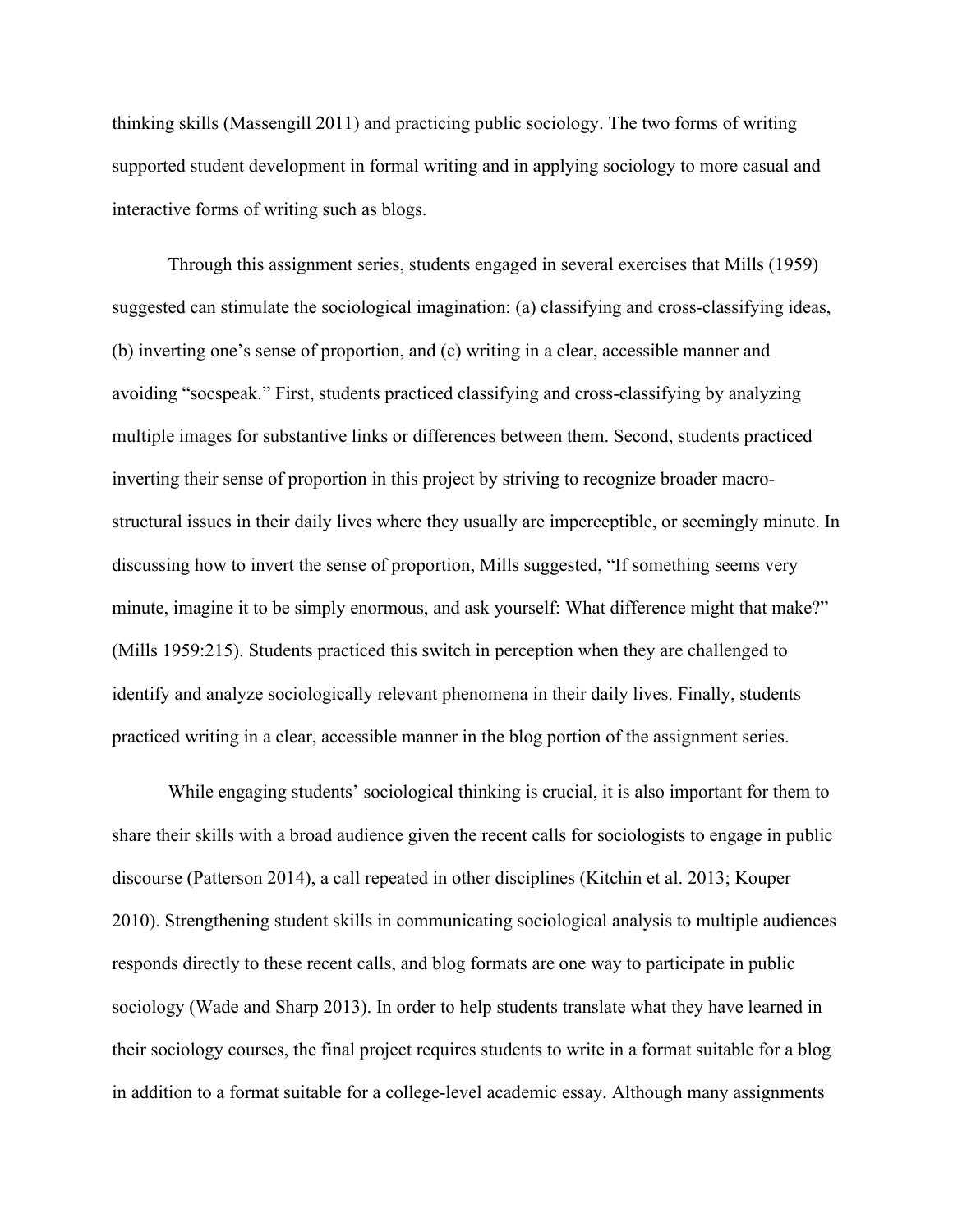ask students to engage in using their sociological imagination in essays (Dandaneau 2009), the blog-style writing element encourages students to find ways to incorporate their sociological imaginations into everyday communication with others. Since most students who take lowerlevel sociological courses to meet general education requirements, will not take further sociology courses, this skill will serve them well as engaged citizens. This approach also responds to Mills' criticism of academic work that uses exclusionary jargon, or "socspeak" (Mills 1959:220). Writing blogs in addition to an academic essay not only allows students to reach the learning goals related to students' own understanding, but to share their insights and practice engaging in the public sphere.

Our assessments contribute to the mounting evidence that digital and visual media are effective tools to help meet sociology learning goals. After using this series with over 150 students, we believe that digital and visual assignments such as this one can be a valuable starting point in developing the sociological imagination. Exposing students to accessibly written sociological analysis of timely topics, challenging students to find visual examples of sociological concepts in their daily lives, and to write their own sociological analysis in both an academic and more accessible style may help bridge the disconnect between classroom discussions of sociology and the "real world." Moreover, similar to Pelton's (2012) findings regarding use of films, we found that the use of images helped students understand theories and concepts more concretely and apply sociological analysis to their daily lives.

The assessments provided here (pretest data on non-comparable group, instructor qualitative and quantitative assessment, and student evaluations of learning) go beyond the commonly used evidence of effectiveness. However, these assessments are not sufficient for establishing the causal effect of the assignment series on learning. Future studies should collect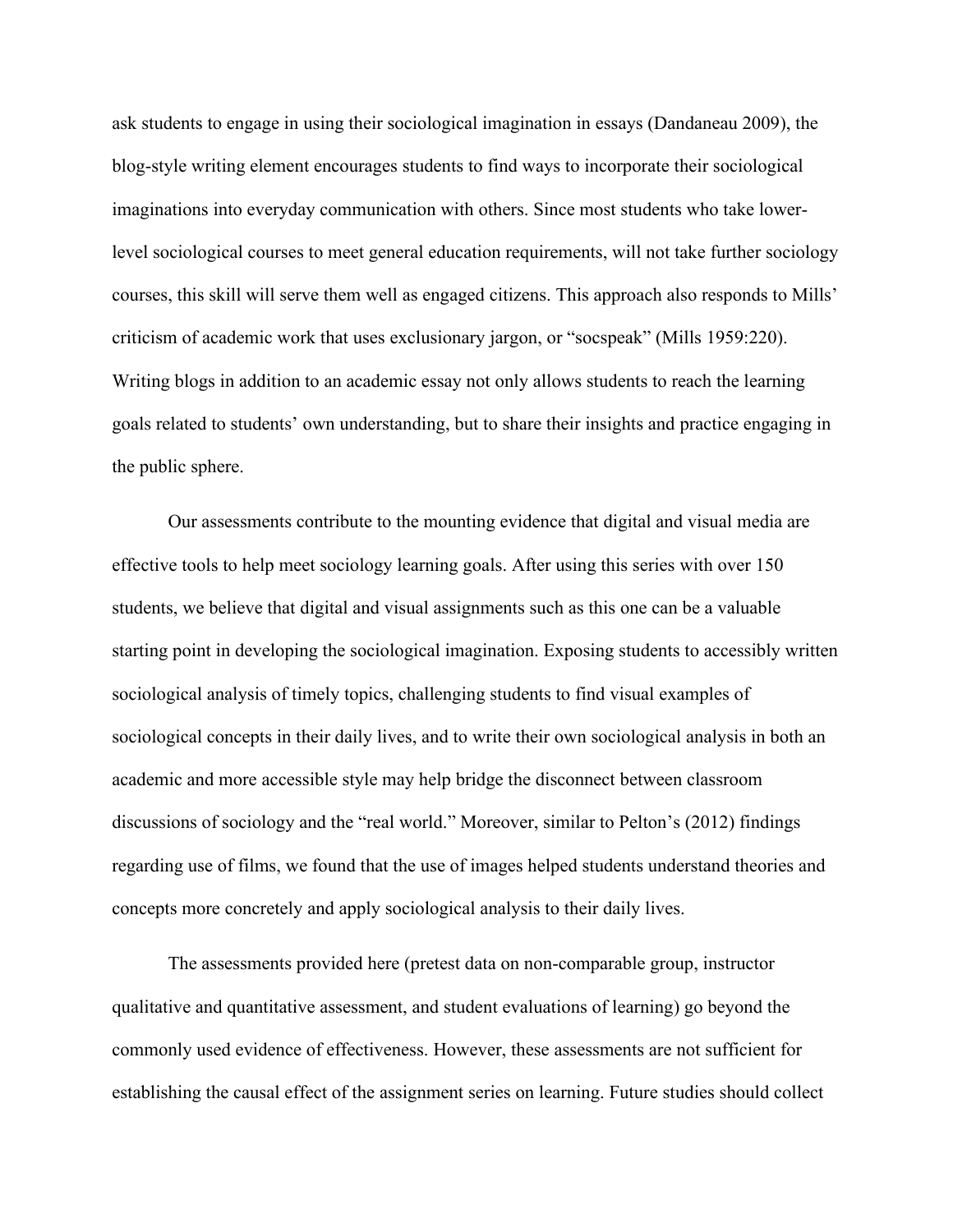pre- and post-test data, and ideally include a control group (Sweet and Cardwell 2016). Nevertheless, students' evaluations of these assignments revealed enthusiasm for the assignment series and agreement that it was an effective learning tool. Pre-test data showed that students do not have the ability to analyze images from a sociological perspective early in the semester. Importantly, the instructor's assessment corroborates students' evaluations, indicating that the majority of students who produced these assignments not only understand the concept of the sociological imagination but also develop their own sociological imaginations.

In completing this project series, students developed not only their sociological imagination both also their writing skills and ability to communicate sociology to both academic and public audiences—an important element distinguishing the social scientist from the "mere technician" (Mills 1959). The ability to see the impact of broader social forces on individual lives is a crucial element in the training of the next generation of social scientists. Thus, we encourage sociology instructors to adapt this project to their own course learning goals, and to embrace the increasing digital and visual media tools available to develop students' sociological imaginations. Given the challenges that the COVID-19 pandemic created for face-to-face learning, it is important to note this assignment could be achieved in a classroom that is virtual or in-person.

#### ACKNOWLEDGEMENTS

We are grateful to the students who completed this assignment series and provided feedback. We also thank the editor and anonymous reviewers for their feedback.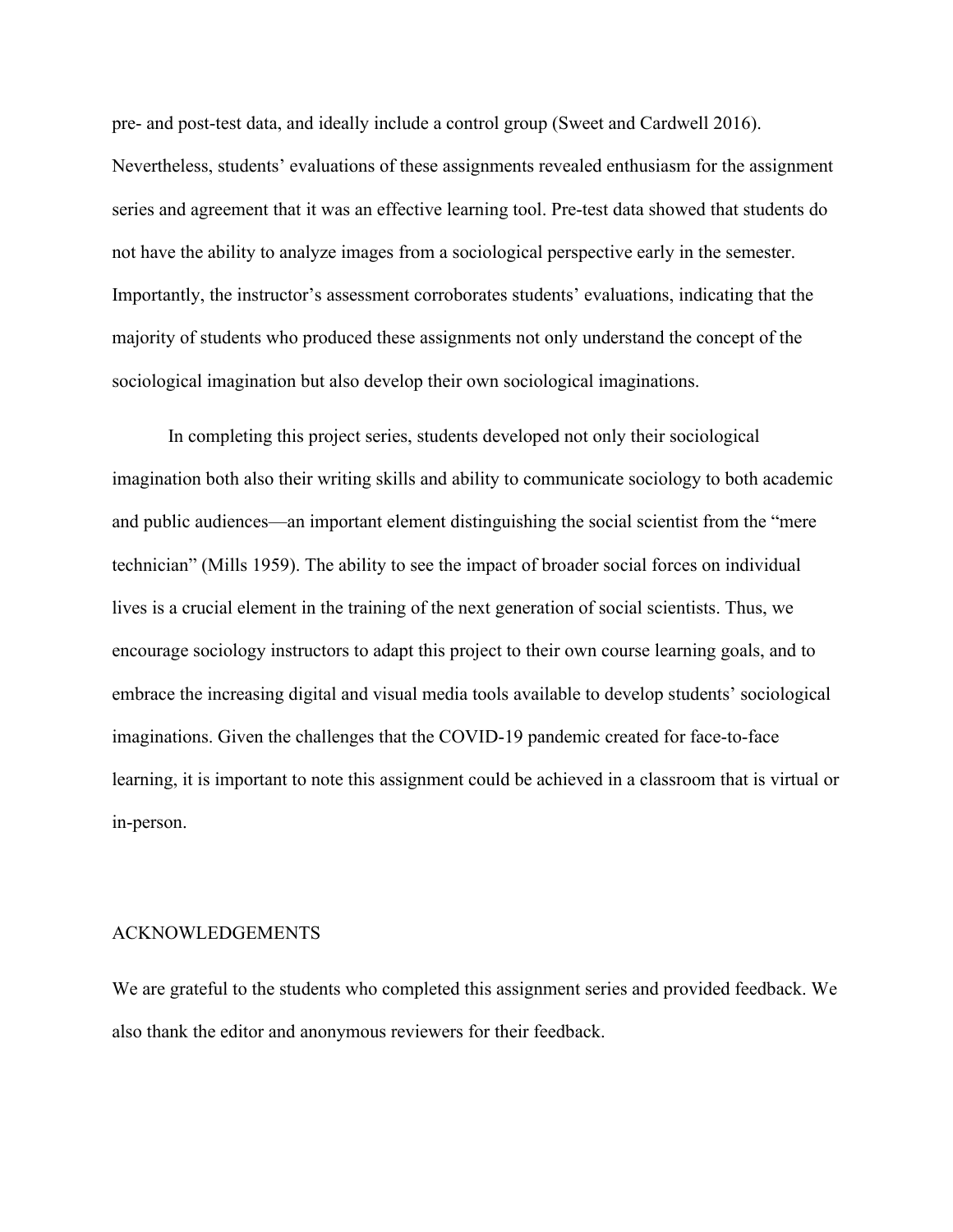# **NOTES**

<sup>1</sup> The first time this assignment series was used in a course, students completed the assignment twice (on different topics) before completing the final project. Student feedback indicated that the second assignment was redundant, so in subsequent courses, only one assignment was completed before the final project.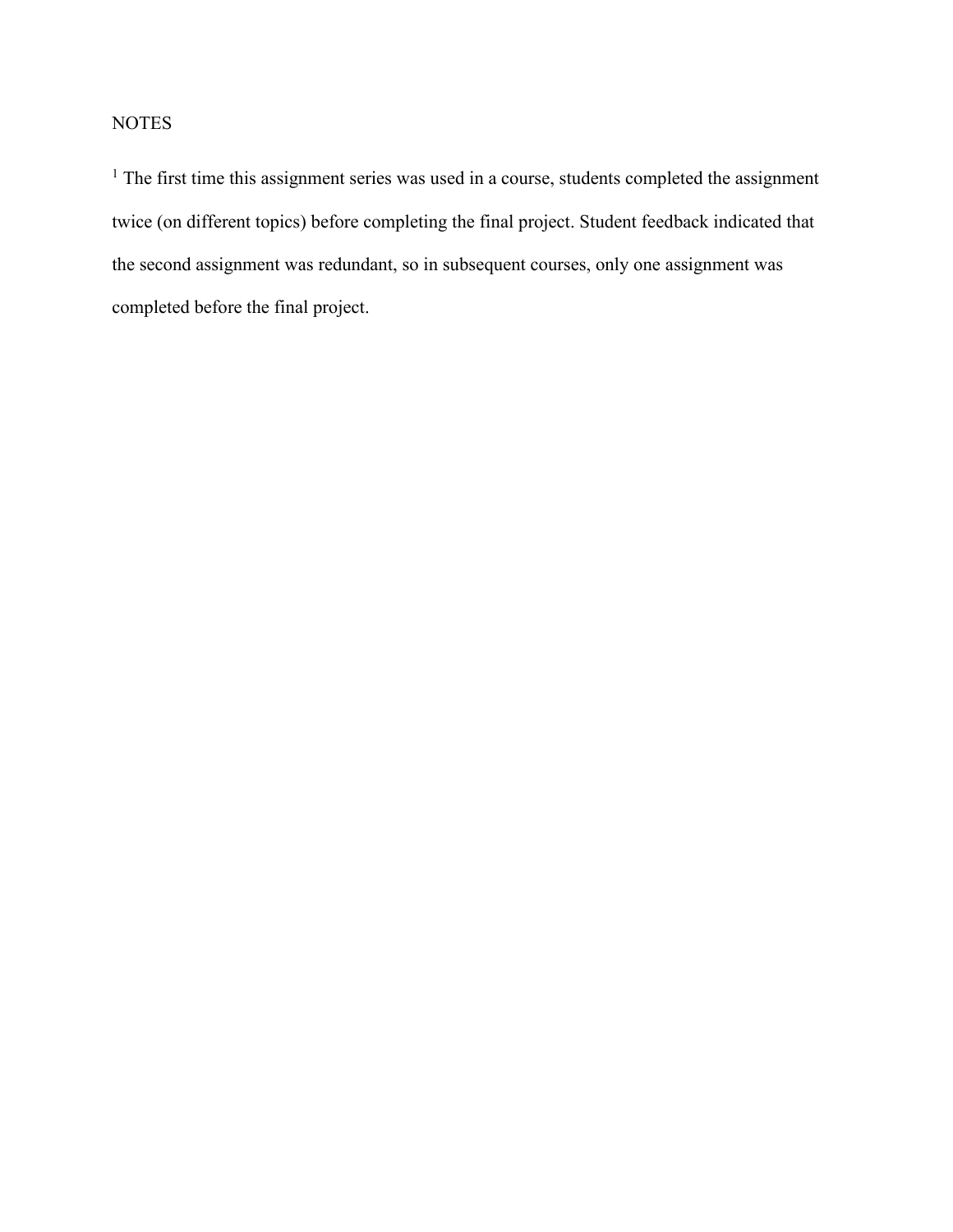#### REFERENCES

- Andrist, Lester, Valerie Chepp, Paul Dean, and Michael V. Miller. 2014. "Toward a Video Pedagogy: A Teaching Typology with Learning Goals." *Teaching Sociology* 42(3):196– 206. doi: 10.1177/0092055x14524962.
- Belet, Margot. 2017. "The Importance of Relevance to Student Lives: The Impact of Content and Media in Introduction to Sociology." *Teaching Sociology* 46(3):208–24. doi: 10.1177/0092055X17730113.
- Bidwell, Lee D. Millar. 1995. "Helping Students Develop a Sociological Imagination through Innovative Writing Assignments." *Teaching Sociology* 23:401–06. doi: 10.2307/1319169.
- Bonwell, Charles C., and James A. Eison. 1991. "Active Learning: Creating Excitement in the Classroom. 1991 Ashe-Eric Higher Education Reports."
- Brouillette, John R, and Ronny E Turner. 1992. "Creating the Sociological Imagination on the First Day of Class: The Social Construction of Deviance." *Teaching Sociology* 20(4):276–79.
- Choi, Jeong-Im, and Michael Hannafin. 1995. "Situated Cognition and Learning Environments: Roles, Structures, and Implications for Design." *Educational Technology Research and Development* 43(2):53–69. doi: 10.1007/BF02300472.
- Dandaneau, Steven P. 2009. "Sisyphus Had It Easy." *Teaching Sociology* 37(1):8–19. doi: 10.1177/0092055X0903700102.
- Davies, Julia, and Guy Merchant. 2009. "Negotiating the Blogosphere: Educational Possibilities " in *Digital Literacies: Social Learning and Classroom Practices*, edited by Carrington, V. and M. Robinson. London: SAGE.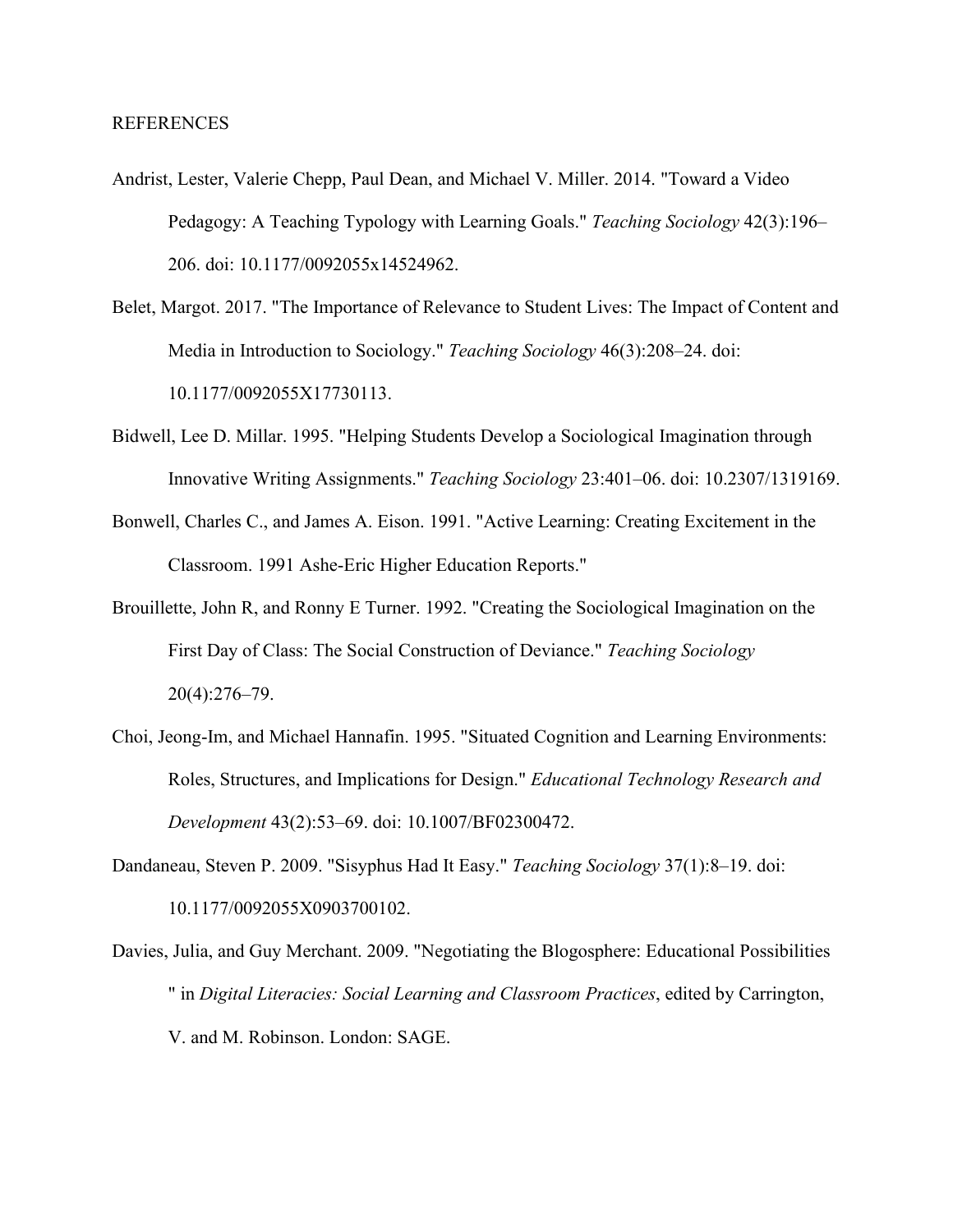- Eisen, Daniel B. 2012. "Developing a Critical Lens: Using Photography to Teach Sociology and Create Critical Thinkers." *Teaching Sociology* 40(4):349–59. doi: 10.1177/0092055x12448322.
- Ferguson, Susan J., and William Carbonaro. 2016. "Measuring College Learning in Sociology." Pp. 125–87 in *Improving Quality in American Higher Education: Learning Outcomes and Assessments for the 21st Century*, edited by Arum, R., J. Roksa and A. Cook. San Francisco: Jossey-Bass.
- <span id="page-31-0"></span>Ghidina, Marcia. 2019. "Deconstructing Victim-Blaming, Dehumanization, and Othering: Using Empathy to Develop a Sociological Imagination." *Teaching Sociology* 47(3):231–42. doi: 10.1177/0092055X19843978.
- Gillis, Alanna, and Laura M. Krull. 2020. "Covid-19 Remote Learning Transition in Spring 2020: Class Structures, Student Perceptions, and Inequality in College Courses." *Teaching Sociology* 48(4):283–99. doi: 10.1177/0092055X20954263.
- Grauerholz, Elizabeth, and Marc Settembrino. 2016. "Teaching Inequalities: Using Public Transportation and Visual Sociology to Make It Real." *Teaching Sociology* 44(3):200– 11. doi: 10.1177/0092055x16644658.
- Greenberg, Miriam, Rebecca London, and Steve McKay. 2019. "The Vitality of Students for Public Sociology." *Contexts* 18(4):60–60. doi: 10.1177/1536504219883859.
- Hoffmann, Elizabeth A., and Elizabeth A. Hoffman. 2006. "The Importance of Place: Using Local-Focus Videos to Spark the Sociological Imagination." *Teaching Sociology* 34(2):164–72.
- Hudd, Suzanne S. 2012. "Writing Sociology: Practices of a Discipline." *Teaching Sociology* 41(1):2–4. doi: 10.1177/0092055X12471820.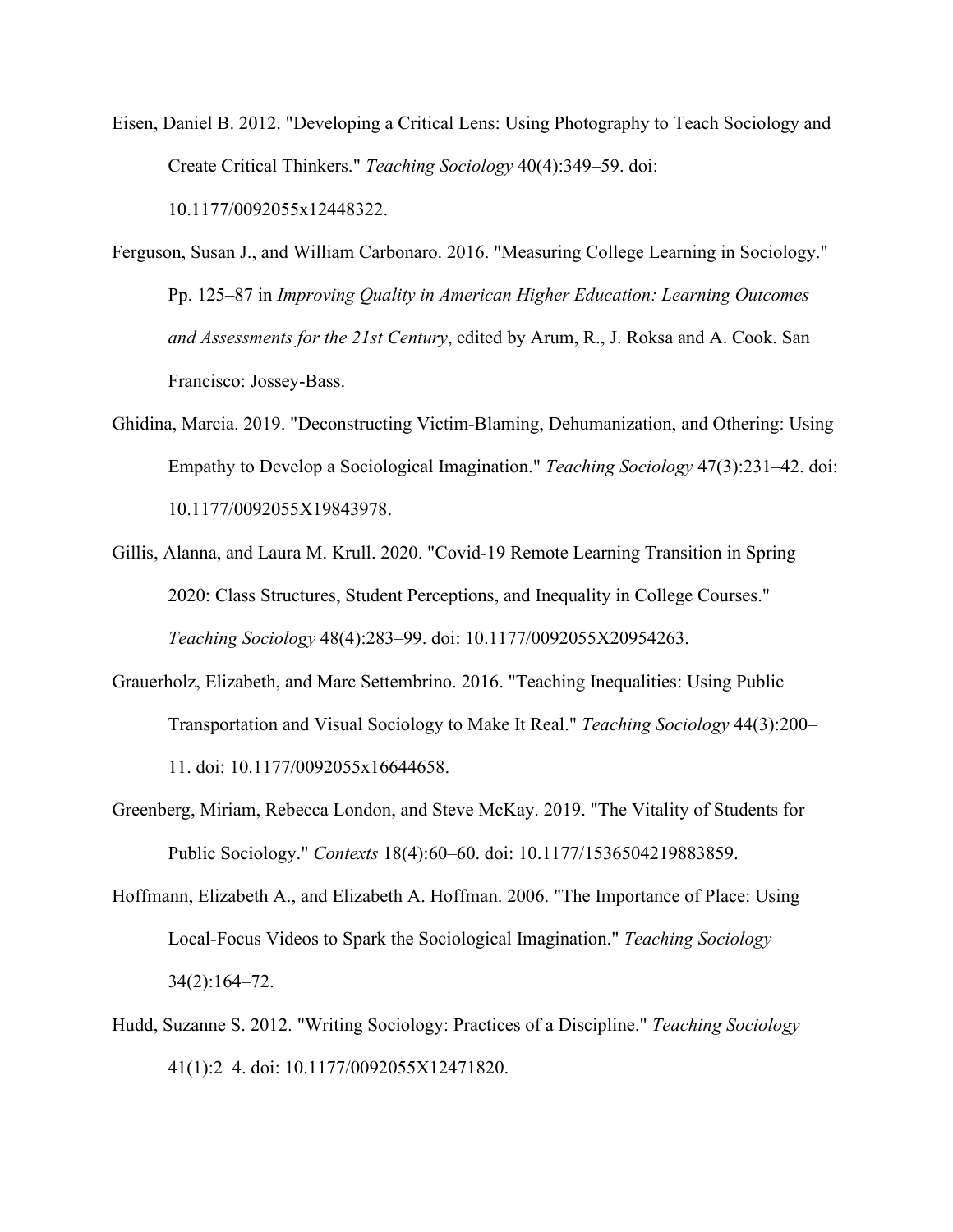- Huisman, Kimberly. 2010. "Developing a Sociological Imagination by Doing Sociology: A Methods-Based Service-Learning Course on Women and Immigration." *Teaching Sociology* 38(2):106–18. doi: 10.1177/0092055x10364013.
- Kitchin, Rob, Denis Linehan, Cian O'Callaghan, and Philip Lawton. 2013. "Public Geographies through Social Media." *Dialogues in Human Geography* 3(1):56–72. doi: 10.1177/2043820613486432.
- Kouper, Inna. 2010. "Science Blogs and Public Engagement with Science: Practices, Challenges, and Opportunities." *Journal of Science Communication* 9(1). doi: https://doi.org/10.22323/2.09010202.
- Kozimor, Michele Lee. 2020. "Editor's Comment: Three Teaching Takeaways from the Covid-19 Pandemic." *Teaching Sociology* 48(3):181–83. doi: 10.1177/0092055X20931953.
- Lave, J., & Wenger, E. . 1991. *Situated Learning: Legitimate Periperal Participation*. Cambridge, UK: Cambridge University Press.
- Malcom, Nancy L. 2006. "Analyzing the News: Teaching Critical Thinking Skills in a Writing Intensive Social Problems Course." *Teaching Sociology* 34(2):143–49. doi: 10.2307/20058469.
- Massengill, Rebekah Peeples. 2011. "Sociological Writing as Higher-Level Thinking: Assignments That Cultivate the Sociological Imagination." *Teaching Sociology* 39(4):371–81. doi: 10.1177/0092055X11407350.
- Mattson, Greggor. 2021. "Responding to Wobbly Classrooms through Scaffolded, Peer-Led, Small-Group Presentations of Personal Learning Goals: The Beyond the Book Tool." *Teaching Sociology* 49(2):162–72. doi: 10.1177/0092055X21991628.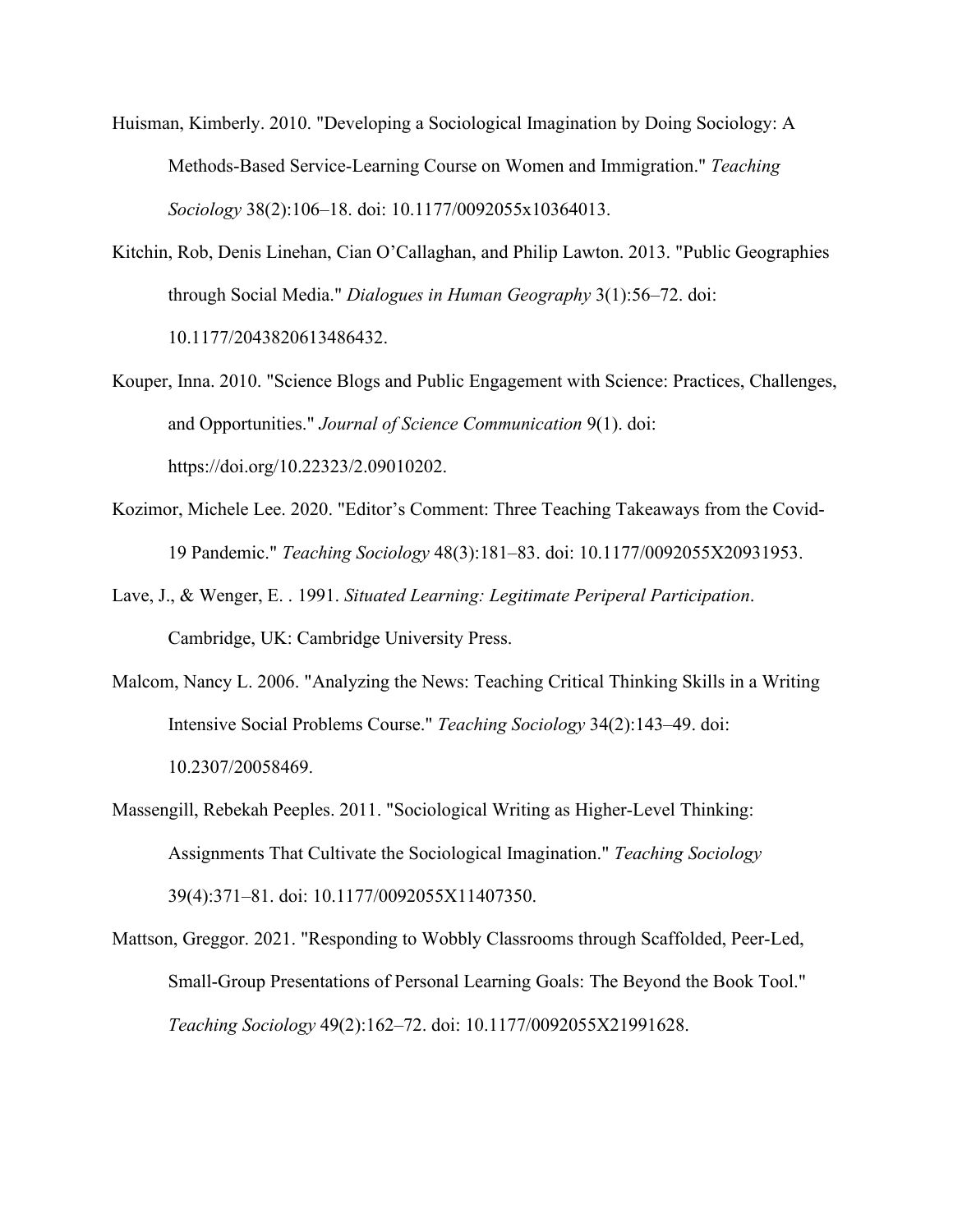- Mayeda, David T. 2010. "Review of Sociological Images." *Teaching Sociology* 38(4):401–03. doi: 10.2307/27896565.
- McCormack, Karen. 2011. "Sociology in the Blogosphere? Exploring Sociological Images." *Visual Studies* 26(2):169–73. doi: 10.1080/1472586x.2011.571896.
- McKinney, K., C. Howery, K. Strand, E. Kain, and C. Berheide. 2004, "Liberal Learning and the Sociology Major Updated: Meeting the Challenge of Teaching Sociology in the Twenty-First Century " *A Report of the ASA Task Force on the Undergraduate Major,* Washington, D.C.

http://www.asanet.org/documents/teaching/pdfs/Lib\_Learning\_FINAL.pdf.

- McLellan, Hilary. 1996. *Situated Learning Perspectives*. Englewood Cliffs, NJ: Educational Technology Publications.
- Mills, C. Wright. 1959. *The Sociological Imagination*. New York, NY: Oxford University Press.
- Mount, Liz. 2018. "Teaching in Unfamiliar Terrain: Empowering Student and Teacher Learning through a Photography Assignment." *Teaching Sociology* 46(1):54–61. doi: 10.1177/0092055X17725131.
- Noy, Shiri, and Megan Hancock. 2020. "Teaching International Development Locally: Using Museum Collections to Ground Students' Learning." *Teaching Sociology* 49(1):32–44. doi: 10.1177/0092055X20966719.
- Patterson, Orlando. 2014. "How Sociologists Made Themselves Irrelevant." The Chronicle of Higher Education. *The Chronicle Review*, Dec. 1, 2014 http://chronicle.com/article/How-Sociologists-Made/150249/.
- Pearson, A. Fiona. 2010. "Real Problems, Virtual Solutions: Engaging Students Online." *Teaching Sociology* 38(3):207–14. doi: 10.1177/0092055x10370115.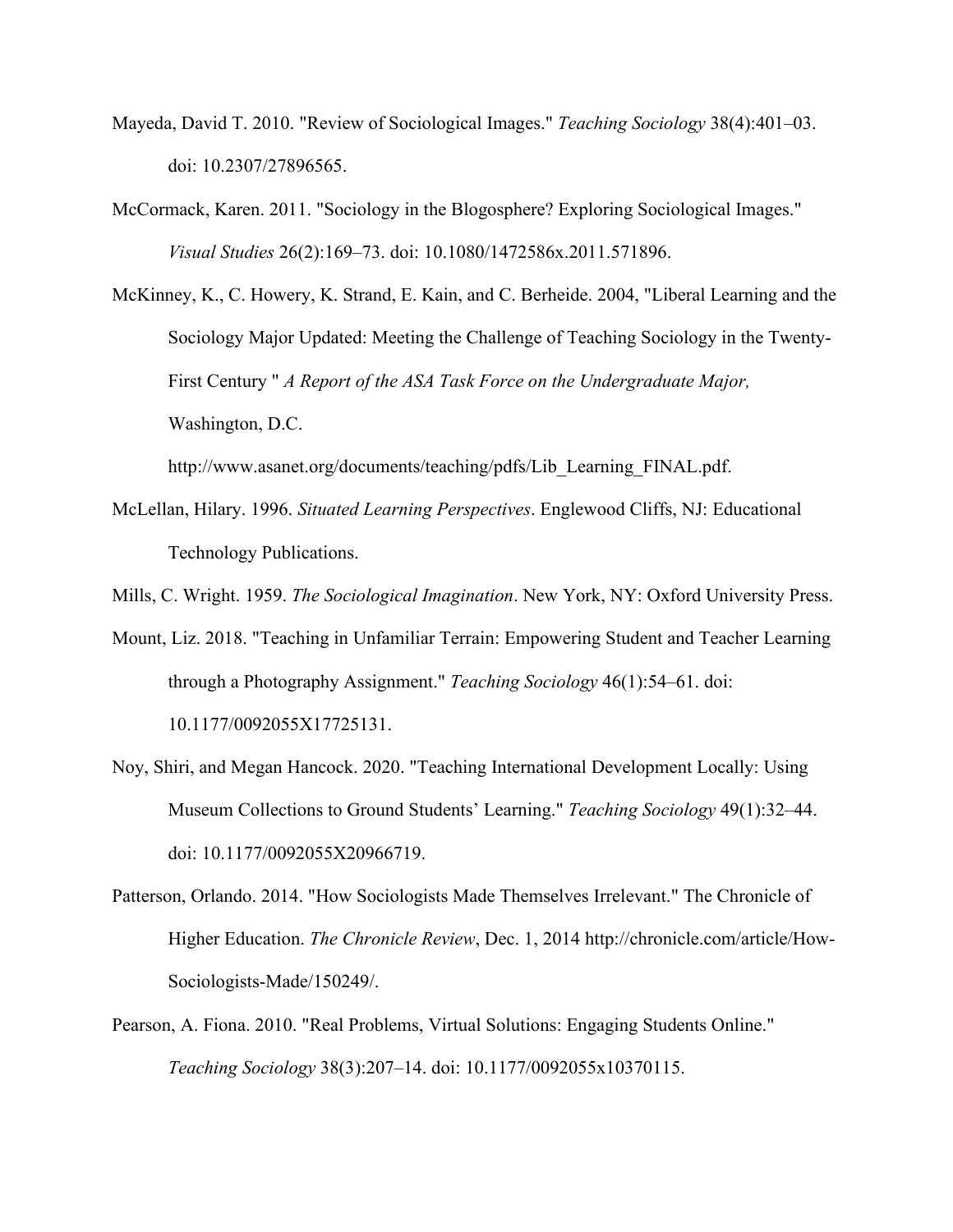Pelton, Julie A. 2012. ""Seeing the Theory Is Believing": Writing About Film to Reduce Theory Anxiety." *Teaching Sociology* 41(1):106–20. doi: 10.1177/0092055X12462142.

Perrin, Andrew. 2015. "Social Media Usage: 2005-2015." *Internet, Science & Tech.*

- Persell, Caroline Hodges. 2010. "How Sociological Leaders Rank Learning Goals for Introductory Sociology." *Teaching Sociology* 38(4):330–39. doi: 10.1177/0092055x10378822.
- Pike, Diane L., Teresa Ciabattari, Melinda Messineo, Renee A. Monson, Rifat A. Salam, Theodore C. Wagenaar, Jeffrey Chin, et al. 2017. "The Sociology Major in the Changing Landscape of Higher Education: Curriculum, Careers, and Online Learning. A Report of the ASA Task Force on Liberal Learning and the Sociology Major." American Sociological Association.
- Prince, Barbara F. 2020. "Podcasts: The Potential and Possibilities." *Teaching Sociology* 48(4):269–71. doi: 10.1177/0092055X20959837.
- Pritchard, Alan. 2013. *Ways of Learning: Learning Theories and Learning Styles in the Classroom*. NY, NY: Routledge.
- Rogers, Kimberly B., Adam Nemeroff, and Kelly Caputo. 2019. "Strategic Design toward Foundational Learning Goals in Introduction to Sociology." *Teaching Sociology* 48(1):40–53. doi: 10.1177/0092055X19872789.
- Sargent, Carey, and Sarah M. Corse. 2013. "Picture My Gender(S): Using Interactive Media to Engage Students in Theories of Gender Construction." *Teaching Sociology* 41(3):242–56. doi: 10.1177/0092055x13480050.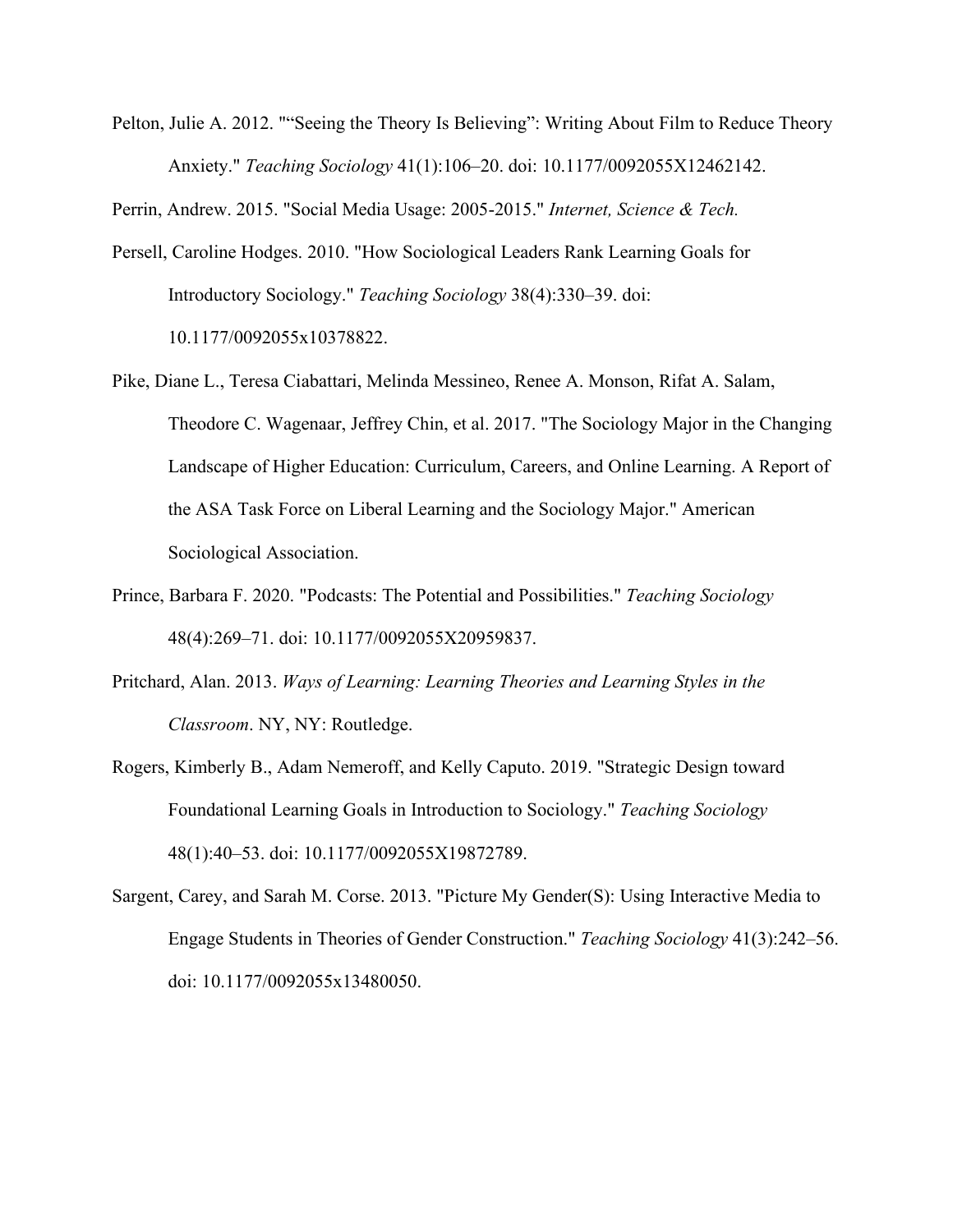- Scanlan, Stephen J., and Liz Grauerholz. 2009. "50 Years of C. Wright Mills and the Sociological Imagination." *Teaching Sociology* 37(1):1–7. doi: 10.1177/0092055X0903700101.
- Stewart, Evan. 2018. "What's That Fact? A Tricky Graph on Terror." *Sociological Images (blog)*  The Society Pages, Feb. 12, 2018 https://thesocietypages.org/socimages/2018/02/12/whats-that-fact-a-tricky-graph-onterror/.
- Stout, Vanessa, Eric Earnhart, and Mariam Nagi. 2020. "Teaching Race and Ethnicity in the Age of Trump: Using Popular Culture in a Polarized Classroom." *Teaching Sociology* 48(3):220–30. doi: 10.1177/0092055X20928469.
- Sweet, Stephen , and Marissa Cardwell. 2016. "Editor's Comment: Considering Assessment." *Teaching Sociology* 44(3):149–50. doi: 10.1177/0092055X16650659.
- Trautner, Mary Nell, and Elizabeth Borland. 2013. "Using the Sociological Imagination to Teach About Academic Integrity." *Teaching Sociology* 41(4):377–88. doi: doi:10.1177/0092055X13490750.
- Unnithan, N. Prabha, and Laurie K. Scheuble. 1983. "Evaluating an Attempt at Relevance: The Use of News Item Analysis in Introductory Sociology." *Teaching Sociology* 10(3):399– 405. doi: 10.2307/1317368.
- Wade, Lisa. 2015. "Sociological Images." *Sociological Images* The Society Pages, 8/19/2015 http://thesocietypages.org/socimages/about/.
- Wade, Lisa, and Gwen Sharp. 2013. "Sociological Images: Blogging as Public Sociology." *Social Science Computer Review* 31(2):221–28. doi: 10.1177/0894439312442356.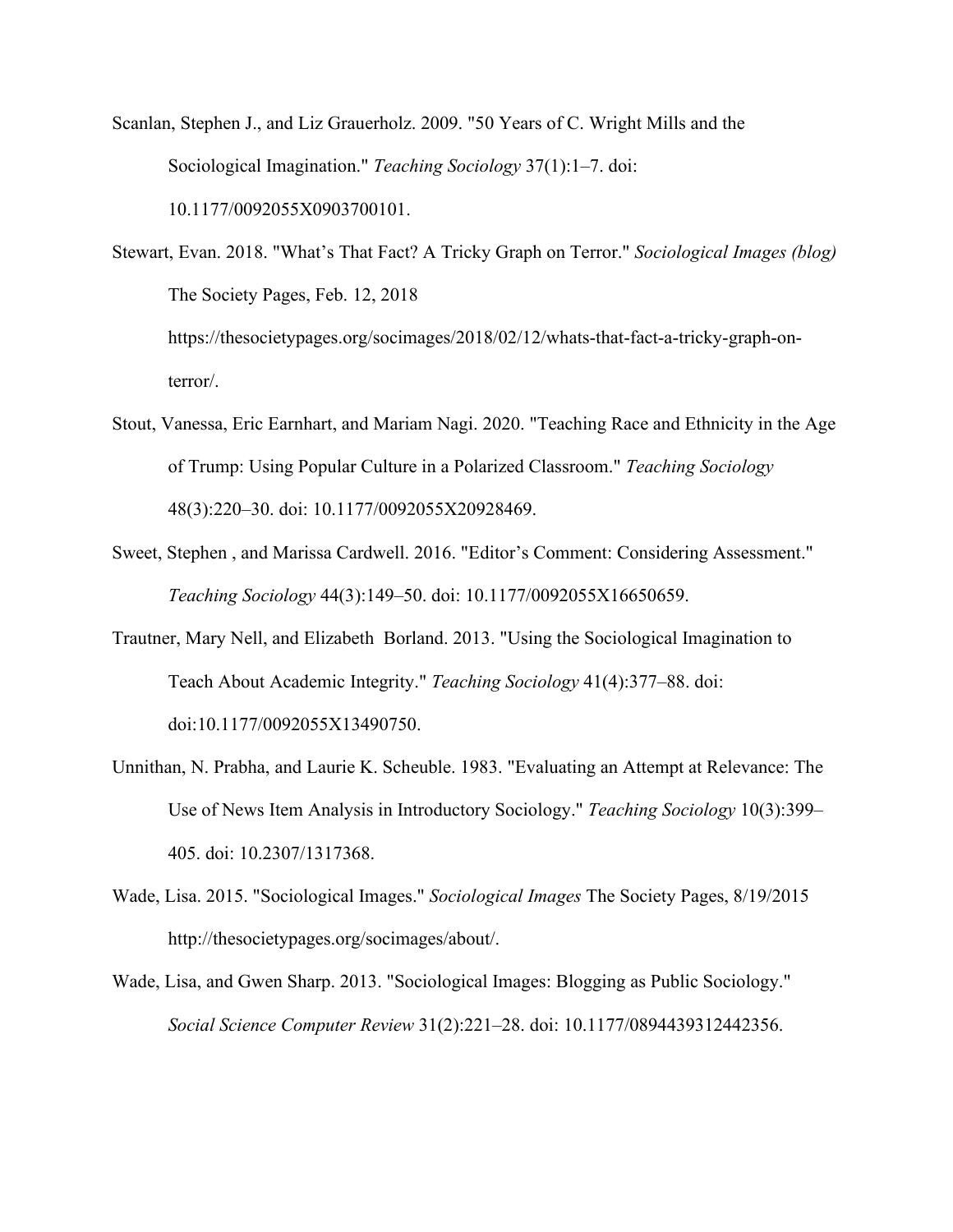- Whitley, Cameron T. 2013. "A Picture Is Worth a Thousand Words: Applying Image-Based Learning to Course Design." *Teaching Sociology* 41(2):188–98. doi: 10.1177/0092055x12472170.
- Zickuhr, Kathryn. 2010, "Generations 2010"*,* Washington, DC: Pew Research Center. https://www.pewresearch.org/internet/2010/12/16/generations-2010/.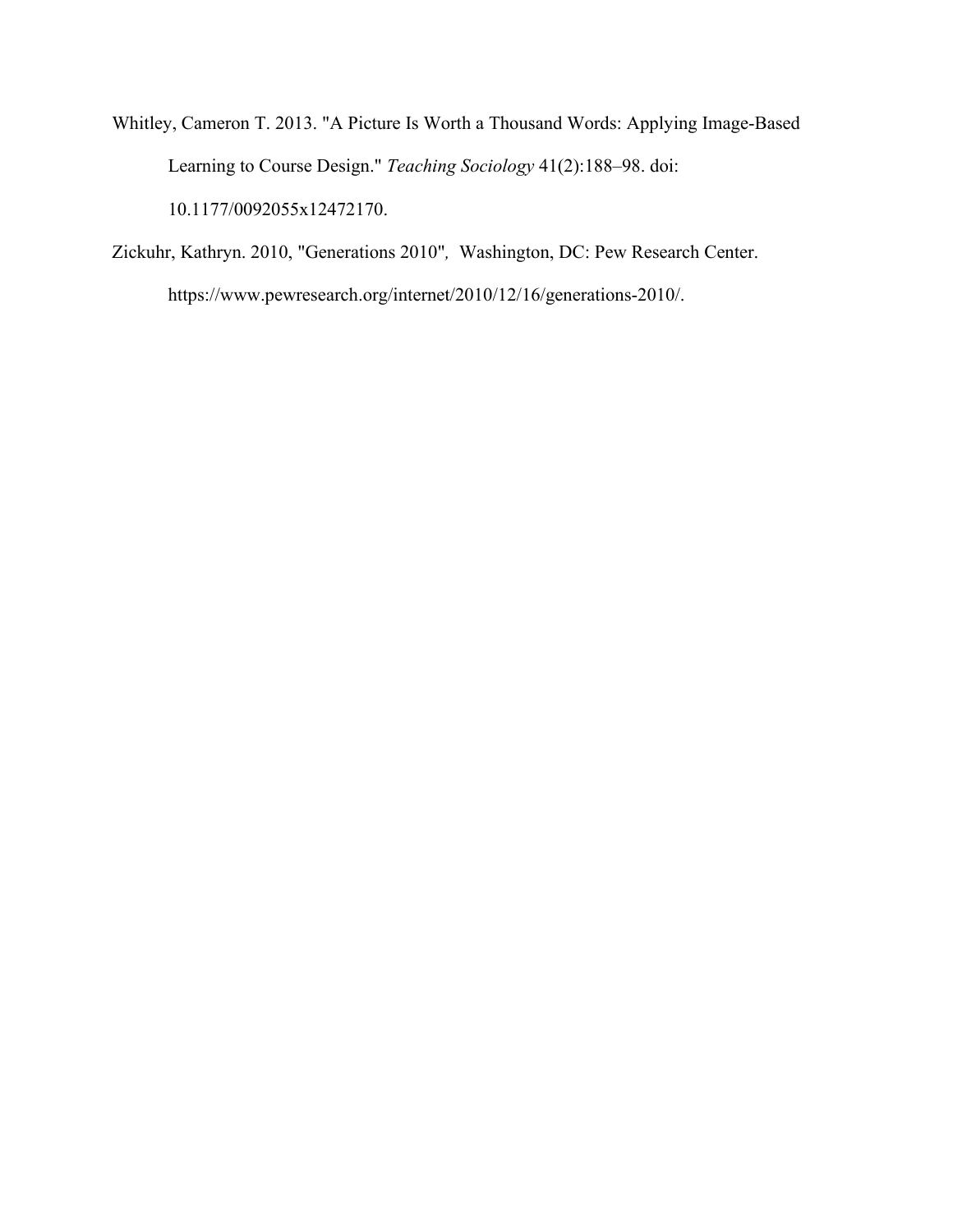#### TRAILS RESOURCE

Bostean, Georgiana, and Lisa Leitz. 2021, "Using Sociological Images to Develop the Sociological Imagination" *Teaching Resources and Innovations Library for Sociology*: American Sociological Association. [http://trails.asanet.org/Pages/Resource.aspx?ResourceID=13994.](http://trails.asanet.org/Pages/Resource.aspx?ResourceID=13994)

#### AUTHOR BIOGRAPHIES

**Georgiana Bostean** is an Associate Professor in the Sociology Department and Environmental Science and Policy Program at Chapman University. She teaches courses including Quantitative Data Analysis, Geographic Information Systems, and foundational courses including Introduction to Sociology. Her research examines social determinants of health, with a focus on population health disparities.

**Lisa Leitz** is the Delp-Wilkinson Professor of Peace Studies and Associate Professor of Sociology at Chapman University. She is the Editor of the peer-reviewed series *Research in Social, Movements, Conflicts and Change* and the author of *Fighting for Peace: Veterans and Military Families in the Anti-Iraq War Movement*.